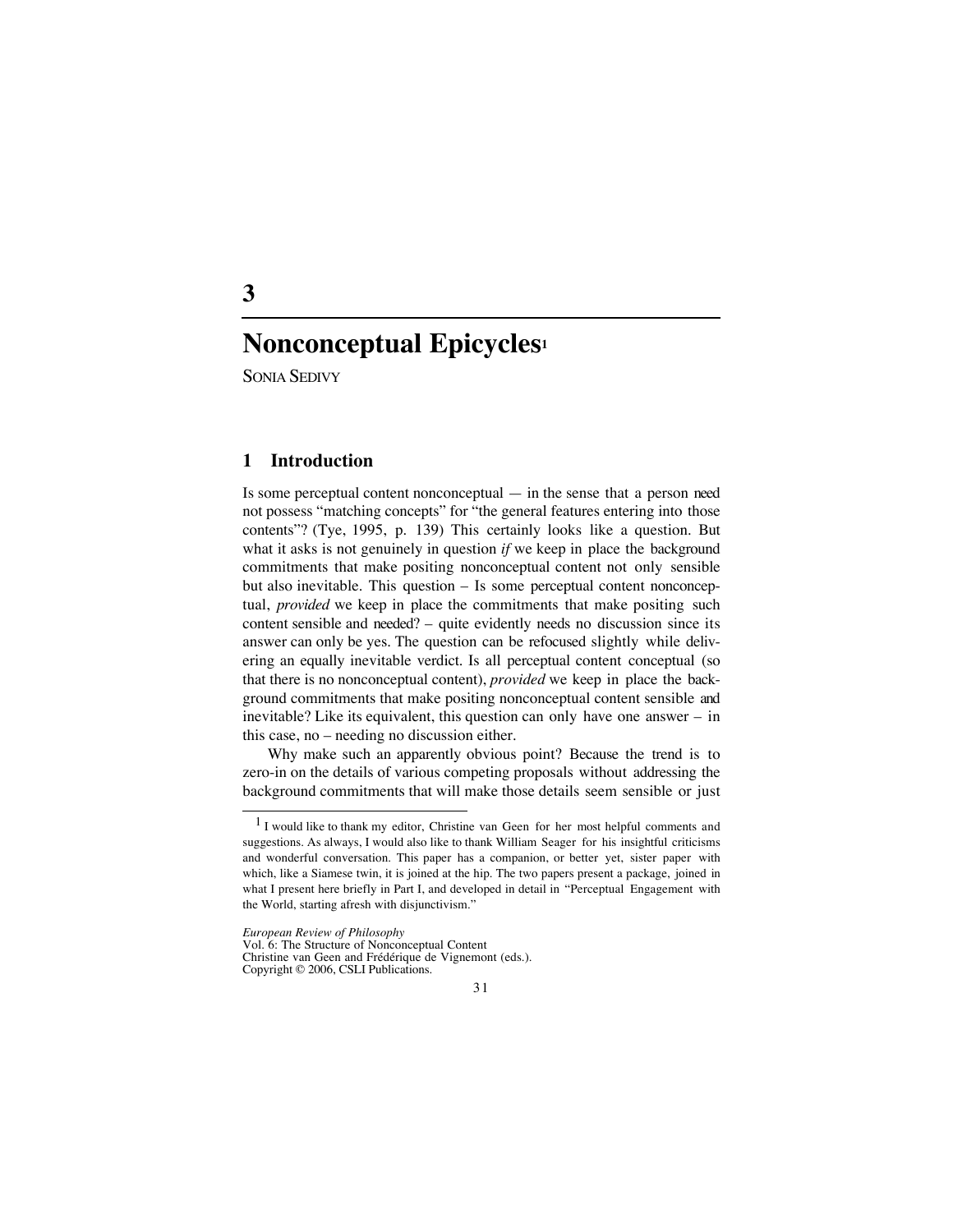the opposite. This trend seems to prevail among a heterogeneous variety of proposals in favor of factoring perceptual experience into conceptual and nonconceptual contents. Rather than focusing on the details of competing proposals for and against nonconceptual contents, we need to pause to examine the commitments on both sides. Why not explore alternatives to the predominant status quo, alternatives that urge thorough transformations in our understanding of ourselves, transformations that displace certain seemingly inevitable issues and solutions?

Here is a question that we might ask in place of the earlier apparent questions, once we change our focus from details to background commitments.

Would there be any reason to posit nonconceptual content if the world that persons experience is not a brute presence but a range of thinkables, so that it is a genuine possibility that the world and our experiences, and the world and our thoughts interpenetrate?

In such a transformation of our understanding of 'our place in the physical universe' – as we tend to say when we acculturate undergraduates to the issues in contemporary theory of mind – the need to posit nonconceptual content does not arise because perceptual content can be explained without controversy as just what it seems to be: experiential content that engages or involves individuals and their determinate properties in the world. As things stand today, a range of revisionary work spanning across metaphysics, philosophy of language, philosophy of mind and theory of knowledge is needed to make this sort of view available: that the richness and fine grain of perceptual content is the richness and fine grain of determinate properties in the world under perceptual modes of presentation. That is why the issue is nothing less than constitutive. Should we change our philosophical understanding of ourselves in transformative ways – transformations that imply that personal content is and can only be thoroughly conceptual?

I will be arguing that the answer to this question is 'yes.' (i) Perceptual content involves individuals in their perceptible determinate properties. (ii) Perceptual content involves determinate properties in a way that relies on our conceptual capacities no less than on the properties. Experience that involves determinate properties is not pre- or non-conceptual.

This is the conceptualist proposal. I divide the proposal into two principal components to indicate points of divergence with theorists who propose that the rich, fine grain of our perceptual experiences is a nonconceptual content. The first key point of divergence is whether the fine grain of perceptual experience is to be understood internally or contextually. Some but not all proposals for nonconceptual contents are internalist, casting nonconceptual contents as determined by (or supervenient on) facts about the indi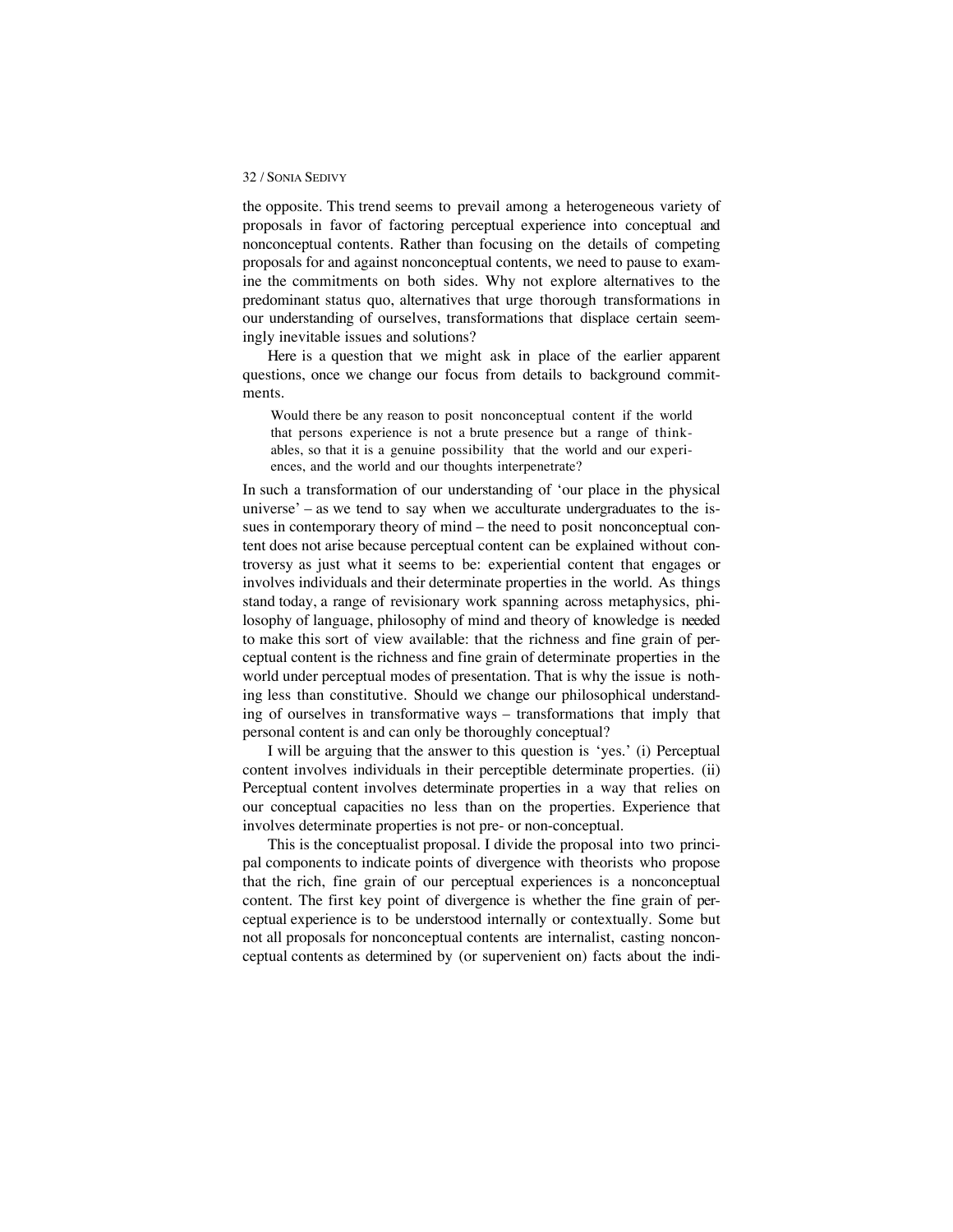vidual perceiver. However, some nonconceptualists and conceptualists share the belief that the qualitative character of perceptual experience needs an externalist explanation that includes broader contextual factors. Yet this shared understanding immediately divides over the question whether our conceptual capacities are an integral element in our perceptual capacity to engage with properties in the world.

Perhaps it is too strong to suggest that what is at issue is a paradigm shift as my title suggests. What seems undeniable is that there is 'business as usual' in theory of mind – recognizably normal ways of posing issues and setting about addressing them – with fringes of suggestions that do not quite mesh here and there. One such recalcitrant nub coalesces around the view that all personal content is conceptual since this implication seems to disturb 'business as usual' into a defensive posture, defensive in the wellunderstood sense that 'the best defense is offense.' But at least the suggestion of something approaching a paradigm shift might be provocative enough to re-channel the debate somewhat. To place the issues genuinely under scrutiny, debate needs to address the commitments that hold the need for something like nonconceptual content in place and alternative commitments that displace that need.

At least this is my view. I cannot speak for McDowell and Brewer – the culprits usually identified as making various mistakes in their arguments for the thoroughly conceptual nature of human mentality. In this article, I speak only for myself, leaving it to readers to wonder whether McDowell and Brewer would agree with my suggestions, if readers might be so inclined. My task is how to make us genuinely confront our commitments rather than only the details of competing proposals – all in the space of an article. This is the challenge that this article faces.

Yet the stakes are even higher. To explain, I should acknowledge having already made some attempts at coaxing the debate away from a normal focus on details to discussion of constitutive commitments. But it seems those attempts were not recognizable as discussions of nonconceptual contents for the most part. To show what does not seem to work, let me mention how those attempts went. One article explicitly tried to shift attention from the details of current proposals to background commitments by counterpoising Sellars' and Wittgenstein's ideas about perception.<sup>2</sup> The idea was to confront some of Wittgenstein's 'outside of any paradigm' investigations of perception with Sellars' work. Sellars is the foil because it was his influential work in the 1950's that set-up 'business as usual' for the remainder of

 <sup>2</sup> Sedivy, (2004a) "Wittgenstein's Diagnosis of Empiricism's Third Dogma: Why perception is not an amalgam of sensation and conceptualization."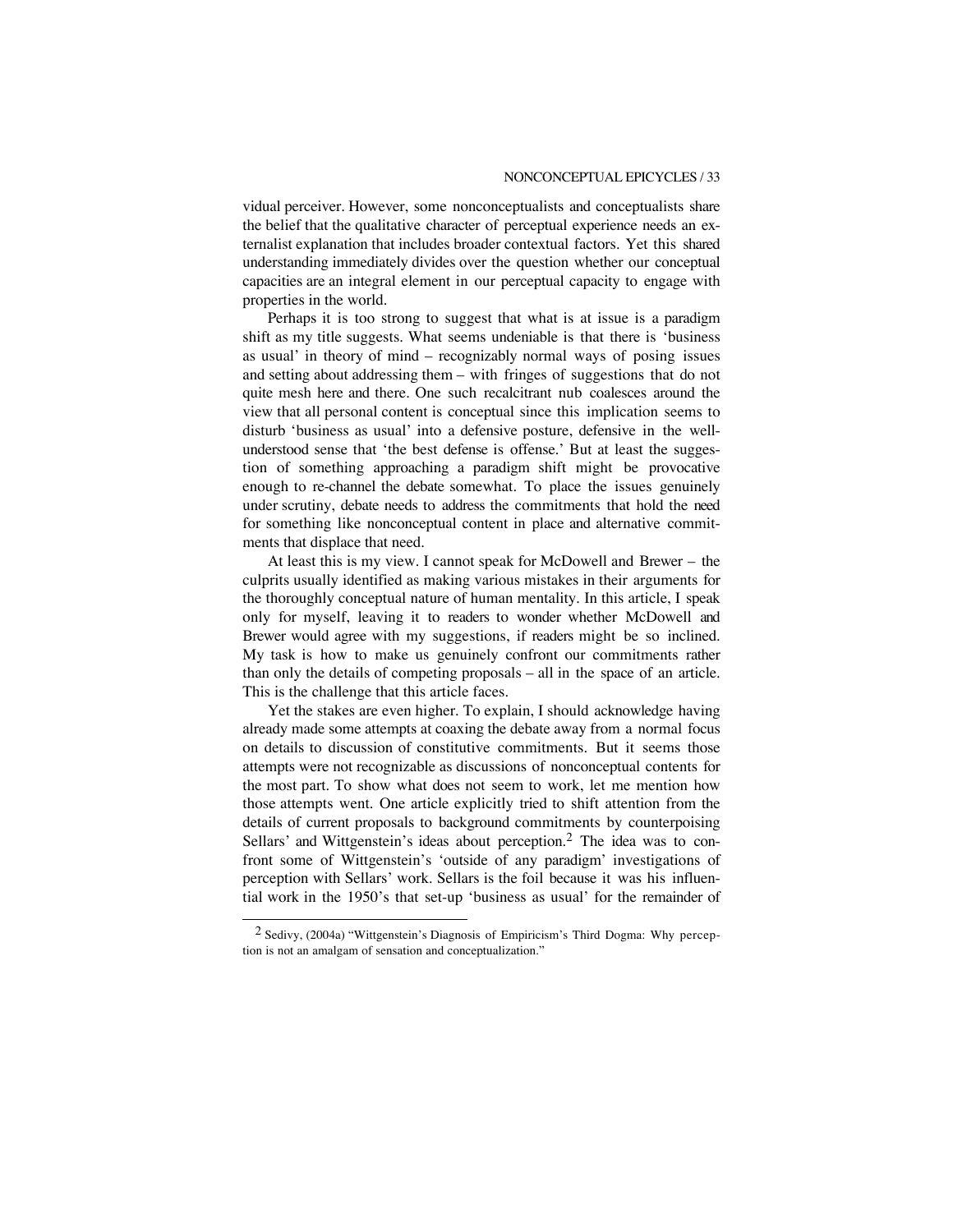the twentieth century, and now apparently, for the twenty-first as well. That is, after a crystalline and virtuoso demolition of the "framework of givenness," Sellars opts for the conservative option of rehabilitating sensory impressions as purely causal ingredients of experience by cleansing away any epistemic role. I, at least, find this trajectory stunning – powerful, poignant, for better and for worse.

In another attempt, I argued for thinking about personal contents – or simply, the mind – as contents that lack vehicles.<sup>3</sup> Part of the point of that alternative way of thinking about ourselves is that it is part and parcel of showing that personal contents are conceptual that there is nothing like nonconceptual content at the 'personal level' – since that is one form of a content/vehicle confusion.

The discussion, needless to say, remains one about the details of proposals (a list of ever-growing references is surely not needed to prove this point). One might just note how John McDowell's proposal that all content is conceptual is treated within debates over nonconceptual content. Such debates proceed swiftly to the details of McDowell's proposal about demonstrative concepts – perhaps with a nod to McDowell's exclusively 'epistemic' motivation – without considering what is surely something of a sea change in our understanding of persons and world.<sup>4</sup>

So the full challenge for this article is: how might one address the issues so they connect *recognizably* with more normal debates over nonconceptual content and so they *rechannel* those debates towards underlying issues?

For better or for worse, given the need for brevity, this paper will focus the discussion in the following three steps. The opening section sets-up the issues with a brief examination of perceptual experience from the first person viewpoint. My proposal is that perception is a mode of engagement with individuals and properties to the level of determinacy relevant for hu-

 <sup>3</sup> Sedivy, (2004b), "Minds: Contents without Vehicles."

<sup>4</sup> For very recent examples, see Kelly (2001) and Heck Jr. (2000). Here is Kelly's statement: "McDowell and Brewer … are motivated by a certain kind of epistemological concern … by the need to make sense of our capacity to have beliefs with empirical content – that is, beliefs that are grounded in, or justified by, experience.( p. 402)" Here is Heck: "… McDowell argues that perceptual experience must be within "the space of reasons," that perception must be able to give us reasons for, that is, to justify, our beliefs about the world: And, according to him, no state that does not have conceptual content can be a reason for a belief. (p. 483)" To sum it all up, here is the sub-entry on "Conceptualist Views of Content" from the Stanford Encyclopedia of Philosophy entry on "The Contents of Perception." "McDowell (1994), Sedivy (1996) and Brewer (1999) … defend [experience conceptualism and the same-content thesis] on the grounds that experiences can provide justification for beliefs only if these theses are true. Peacocke (2001a), Byrne (1996), Heck (2000) and others have objected to these 'epistemic' defenses of experience conceptualism..."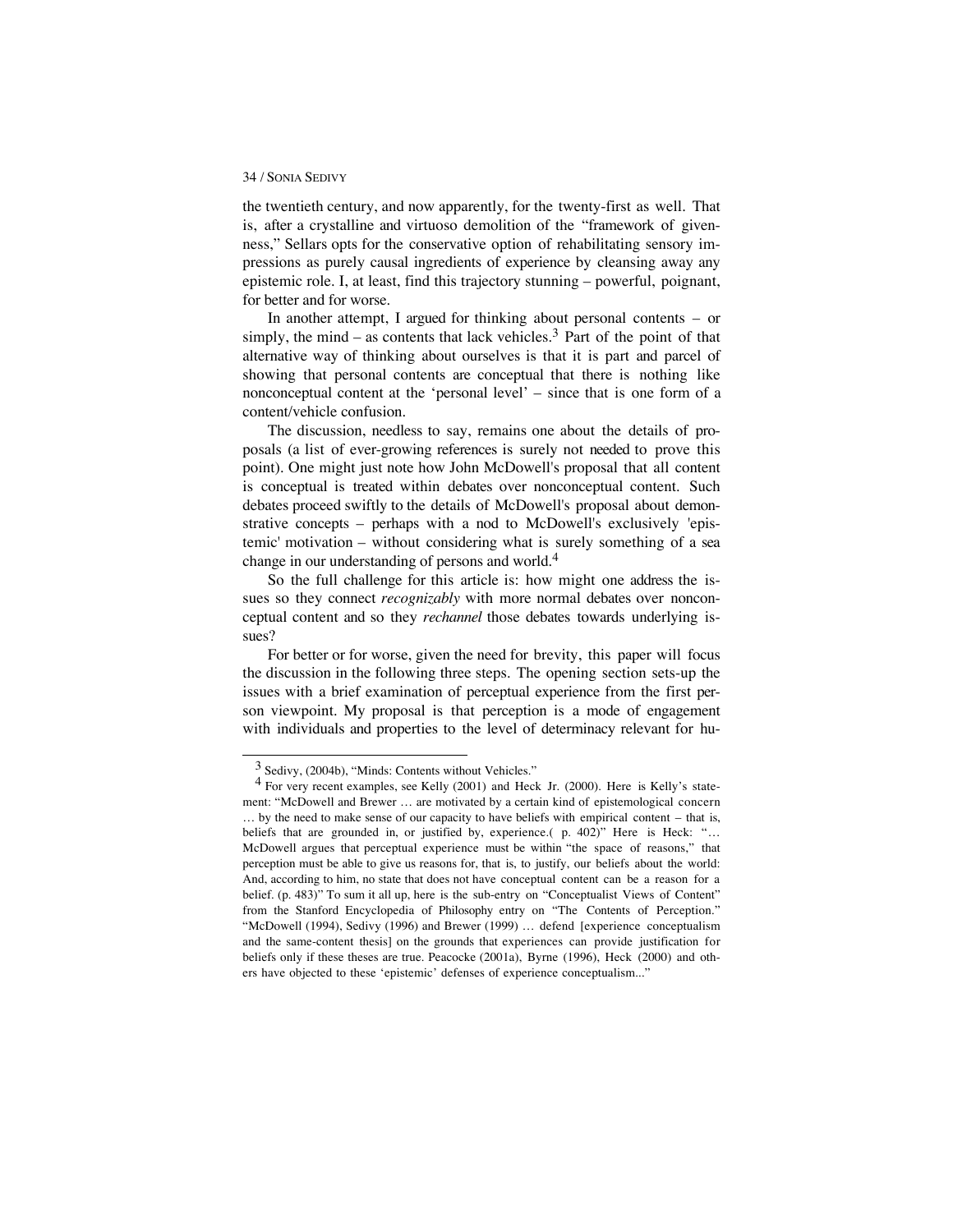man (or animal) complex activity. The second section goes on to explain perceptual engagement with the world by carefully examining Gareth Evans' work in *Varieties of Reference*. Gareth Evans is usually held up as suggesting nonconceptual contents way back when in the early 1980's. Yet he also tried to suggest that the best in Frege can marry the best in Russell. The issue here is that though Evans' suggestion of nonconceptual contents is often cited, the larger project within which that proposal occurs is not. But it is the larger project that opens the more radical theoretical space that conceptualist positions occupy. Evans tried to show that we are capable of genuinely singular thought that involves individuals under modes of presentation. This is precisely what conceptualists propose: that perception is a genuinely singular representational capacity that involves individuals – *and their properties as well, of course* – under modes of presentation. Was Evans mistaken in the whole point of *Varieties of Reference* while managing to interject one sensible proposal? Making good sense of Evans' overarching project yields resources from philosophy of language with which to explain the sort of perceptual content that careful phenomenological scrutiny reveals in the first section.

If we can see our way to countenancing that perceptual content is best understood as a true marriage of Frege and Russell – not merely a marriage of convenience – the chief problem that confronts the conceptualist proposal is that perceptual experiences do not seem to satisfy the 're-identification' condition on conceptual contents. This is a problem because it is a hallmark of conceptual contents that insofar as one can identify something one can also re-identify it. The third and final section solves the problem and eliminates the principal objection to the conceptualist proposal in normal debates. My solution turns on showing that the problem cases where reidentification fails in fact point to the conceptual nature of perceptual engagement.

# **2 Perceptual Engagement with the World**

Let's start by examining what perceptual experience is like from the first person viewpoint. Three principal features (or aspects) stand out. All three strike me with equal wonder though not all three receive airtime in theoretical discussions of perception. I see individual members of kinds and determinate instances of properties and what I see I cannot *retain* – let alone recall – in its determinacy as my eyes move away.

Consider walking through a fall forest ablaze with colorful leaves all around. The myriad irregular superposed shapes and colors – of leaves,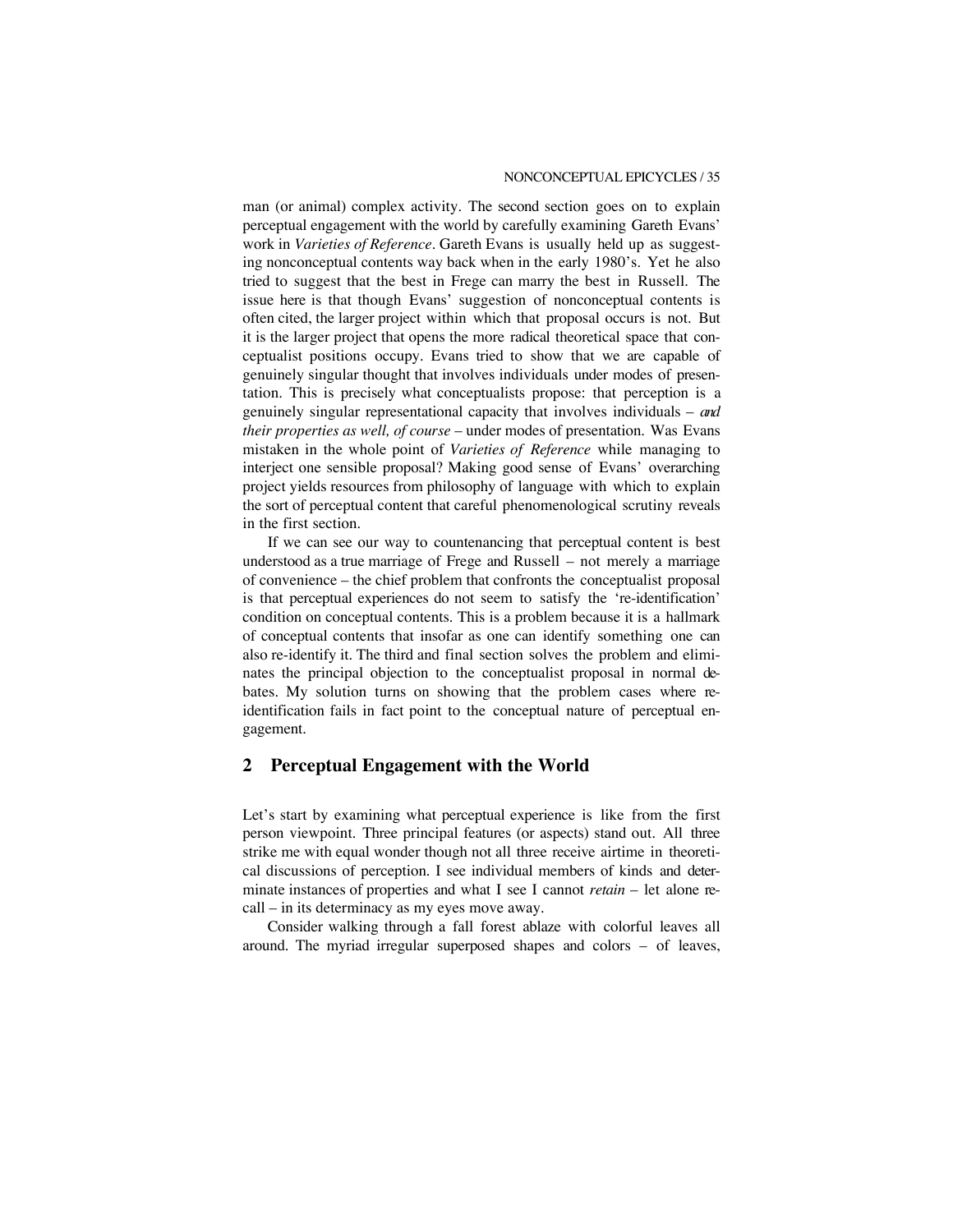twigs, berries and branches – are present to me in their determinacy and in my understanding of them. To note this is to note the following. (i) It is always something that I see rather than a "?" that belongs to no category at my disposal (since an I-know-not-what-it-is is as richly informed by my understanding as the leaves or deer that I might see). This is the dreaded conceptualist bit. (ii) What I see, I see determinately (since even a blurry grey fog or blurry lettering is determinately blurry just as it is).<sup>5</sup> This is my proposal concerning the well agreed upon 'richness' of perceptual experience. But in this paper, my argument for the property-involving nature of human perception starts from a yet unnoted third aspect: (iii) determinacy is not retained as the eyes move away.

Consider my forest walk again. Often, I cannot help but stop and try to take in all that beauty, to impress it within myself so that I might remember it. What I find is that I cannot retain the determinately detailed scene within myself across the instant that I look away, only to look back again immediately. This is true of all perception; we just do not notice this fact or highlight it when we turn to theorizing about perception. You can examine whether this is true of your perception – anytime, anywhere. You will find that from moment to moment you cannot retain a preceding perceptual experience in its determinacy once you look away – let alone recall it with equal determinacy days or months later. This is true however 'simple' or 'complex' the content of the perceptual experience might be – a single leaf or blade of grass, or a forest vista.

The datum that needs explaining is that: one is not able to *retain* or *maintain* a perceptual experience with equal determinacy as one's eyes shift away, let alone to remember or recall the experience (after some interval) with the same determinacy as the original. I am suggesting that careful scrutiny of lived experience shows that there is an important lacuna in our initial theoretical descriptions of perceptual experience and hence in the catalogue of issues that theory of perception needs to address both experimentally and philosophically. The inability to retain or maintain our perceptual experiences is important theoretically because it indicates that perceptual content is object- and property-involving rather than self-standing. That is, the best explanation of our inability to retain a perceptual experience in its determinacy is that such experience involves its objects and properties. This is my suggestion. To point to the best explanation is to point to a much needed avenue of future research. (Though there are experimental findings that already bear on this phenomenological datum. For example, one line of

 <sup>5</sup> Please see my "Perceptual Engagement with the World" for an extended discussion of this point..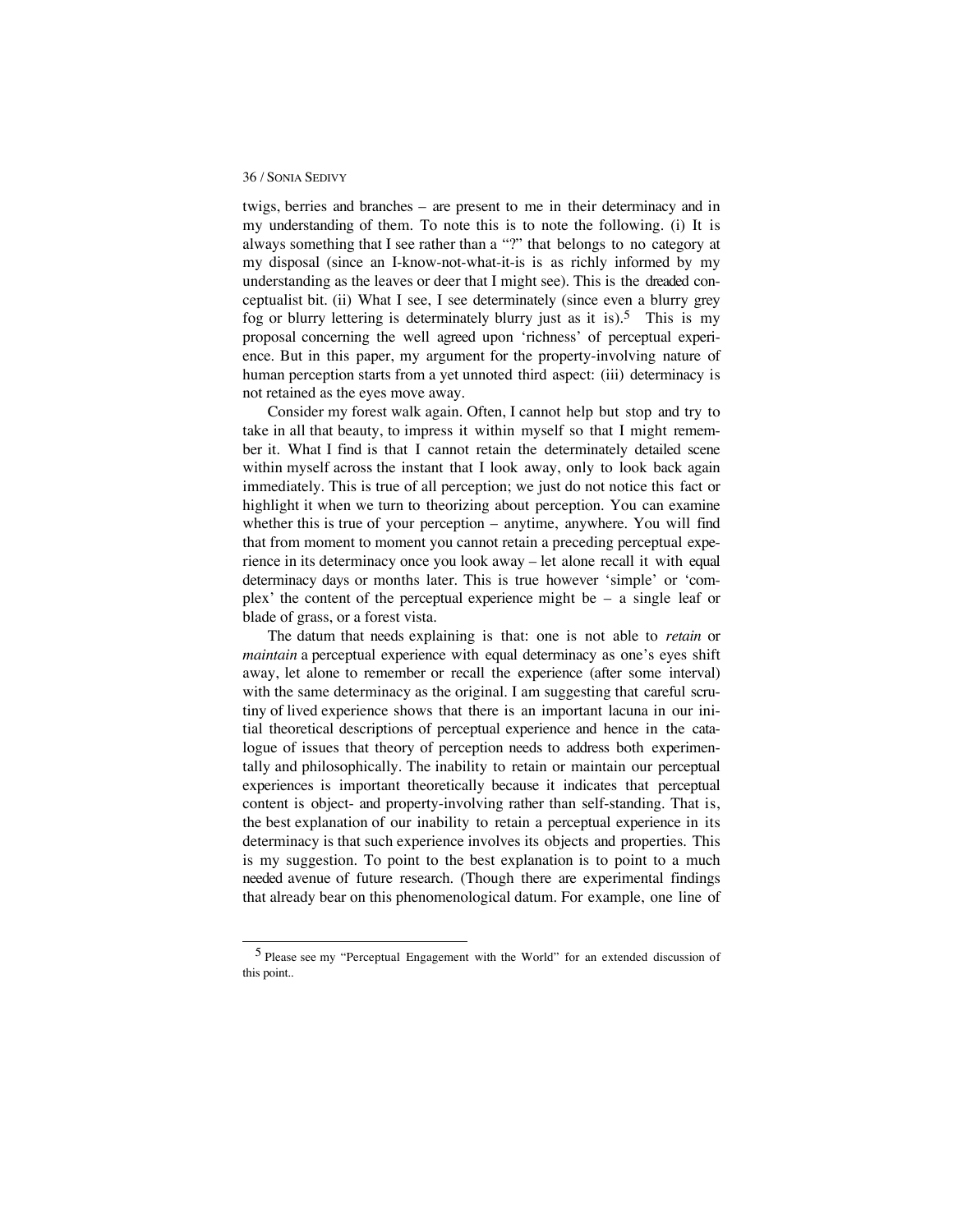research that seems relevant concerns change blindness, our inability to notice changes in a scene to which we have had long exposure.<sup>6</sup>)

Consider that self-standing representational content -- that does *not* depend on its objects and properties causally and does *not* involve the objects and properties in the representational content – can be maintained or recalled in the absence of the represented individuals and properties. The hallmark of such contents is that they can be entertained in the absence of the represented objects and properties and hence recalled in their absence as well. What affects our ability to entertain and recall self-standing contents in the absence of the represented individuals and properties are contingent factors of representational cost, storage and access. These are the sorts of factors that affect retrieval. But the failure to retain a perceptual experience in its original determinate detail cannot be explained as a failure to recall self-standing contents that is owing to contingent factors that affect retrieval. This is because the factors that affect retrieval – such as the "costliness" of storing complex content and organizational problems of storing complex content in a way that allows for efficient access – do not come into effect in the momentary interval as one's eyes shift.

Perceptual experience confronts us with two problems, only one of which might be explainable in terms of memory deficits, even the sorts of deficits that affect short term memory. To be sure, perceptual experiences cannot be recalled with matching determinacy. But I am suggesting that perceptual experience poses a hard issue that must not be conflated with questions about recall: why does the determinate detail of perceptual experience outrun our ability to retain or maintain it? Is it because there is simply too much detail to store even for a momentary interval? Or is it because the experience involves the objects and properties so that when the objects and properties are no longer involved, the determinate detail is not available either? What is the better explanation? If the determinate detail is available during the experience because the experience is awareness of a representation that is not object-involving – then that representation cannot be too costly to maintain for another split second because precisely that cost has been feasible up to the moment the eyes turn away.  $7$ 

 <sup>6</sup> See O'Regan, J.K., Rensink, R.A., Clark, J.J. (1999); Rensink, R.A., O'Regan, J.K., Clark,  $J_{.2}$  (1997).

Here is a simple illustrative way to cast this point that raises an instructive objection. If I (or rather, my sub-personal Central Nervous System or CNS processes) could make my own pictures or movies at the determinate detail of perceptual experience, and if perceptual experience really is experience of such movies, then there is no reason I couldn't hold onto and 'watch' – or at least utilize – a given 'frame' of such a movie a split second longer. If relevant subpersonal CNS processes make determinate movies, there should not be the differ-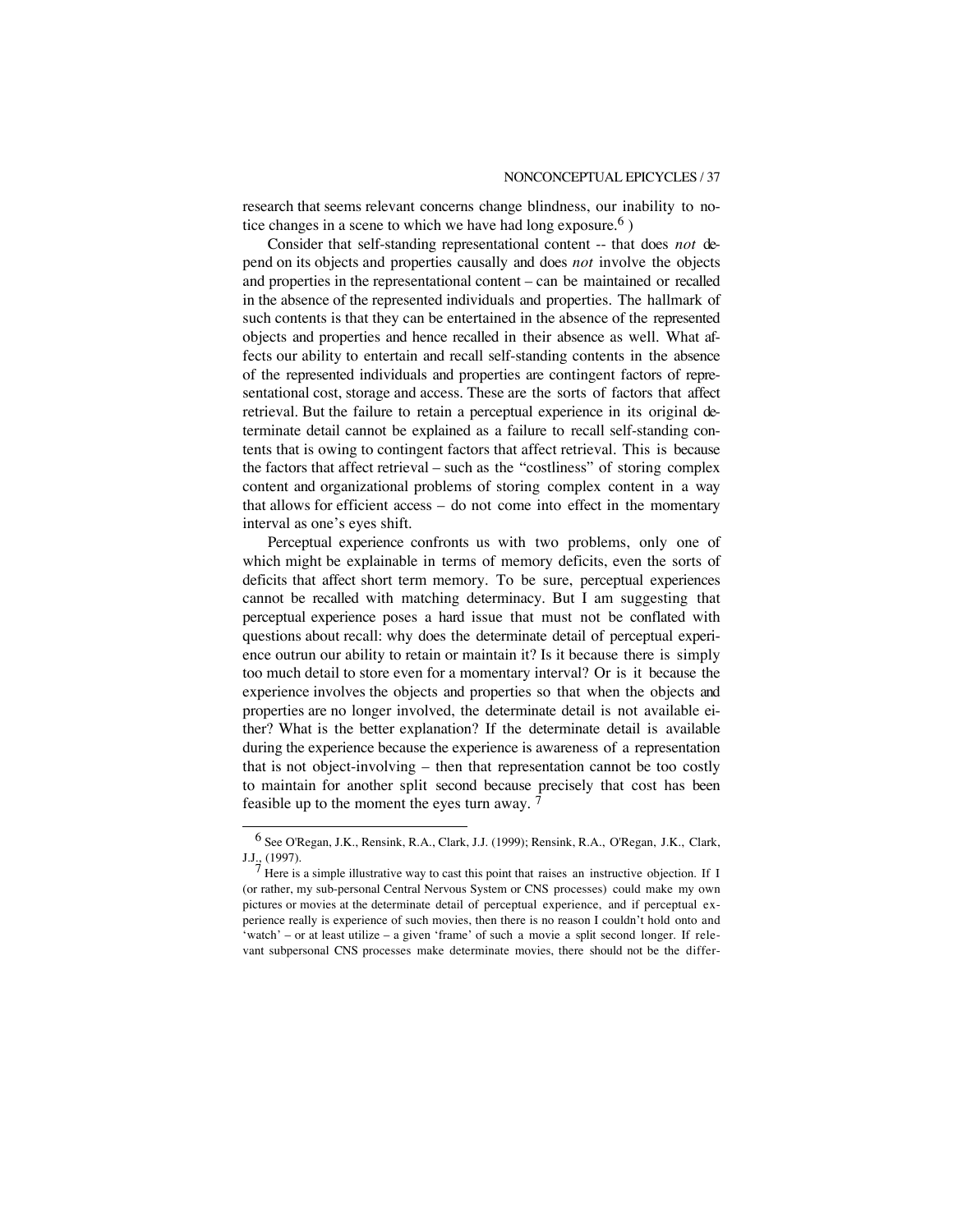-

The hypothesis at issue is that perception is determinate and that its determinacy is an object- and property involving kind of content. One relevant consideration is that complex action must deal with change as it occurs in real-time. The activity in the first person datum I offered – that of looking at the leaves of trees while walking along a peaceful forest trail – does not raise in any obvious way the need for dealing with change as it occurs. But any number of different examples could be raised where this need would be vivid – such as hunting a deer in that same forest, or preferably, watching birds, or skiing down its icy hillsides after the leaves have fallen – as well as examples that switch scenarios altogether such as our need to drive on multi-lane highways at 120 km/h. Yet when it comes to the functional unity – or constitutive interdependence  $-$  of perception and action, examples drawn from animal life seem more vivid. We might turn to the daily dance of the food chain among gazelles and their kin with lions and cheetahs on an African savannah. The ambient habitat for all of these animals is filled with ever so slightly moving stripes and spots – of leaves, of grass, of shadows, of light, of other animals, friend and foe alike. Everything blurs and shimmers slightly with the rising heat. All parties need to note *any* unusual movement of potentially *any* of the myriad stripes or spots, however slight, *as* it occurs – so as to burst into chase or flight. How is this best achieved?

By continuous update of representational content that does not involve the individuals and properties? Or by presenting the individuals and properties? That is, by content that depends on and involves the individuals and properties? Considering the costliness of updating a representation of such a complex natural scene – and the organizational difficulty of ensuring immediate access to just the needed portion of the ambient scene (also known as the frame problem) – suggests that the best solution to the problem, and hence the best explanation, is that animals are perceptually engaged with their habitat, engagements that involve the individuals and properties that their activities concern. The inter-dependence of perception and action indicates that the best explanation for real-time activity is that it is mutually supported by and supports object- and property-involving representations –

ences that we can note at every moment of our waking lives. This is my point. But someone might object that when we watch movies in movie theatres, what we see are discrete frames (or pictures) with a shuttered interval of 13 milliseconds between each frame. This seems to suggest that we do retain an image for a small time interval – 13 milliseconds. But who is the "we" in question? Movie-watching demonstrates that: (i) human subpersonal processes can maintain an image for 13 milliseconds; whereas (ii) a person does not detect intervals of 13 milliseconds. The phenomenological datum stands. As a person turns her eyes away, she can no longer retain what she just saw in anything like the determinate detail of the experience itself. Many thanks to William Seager for raising this objection.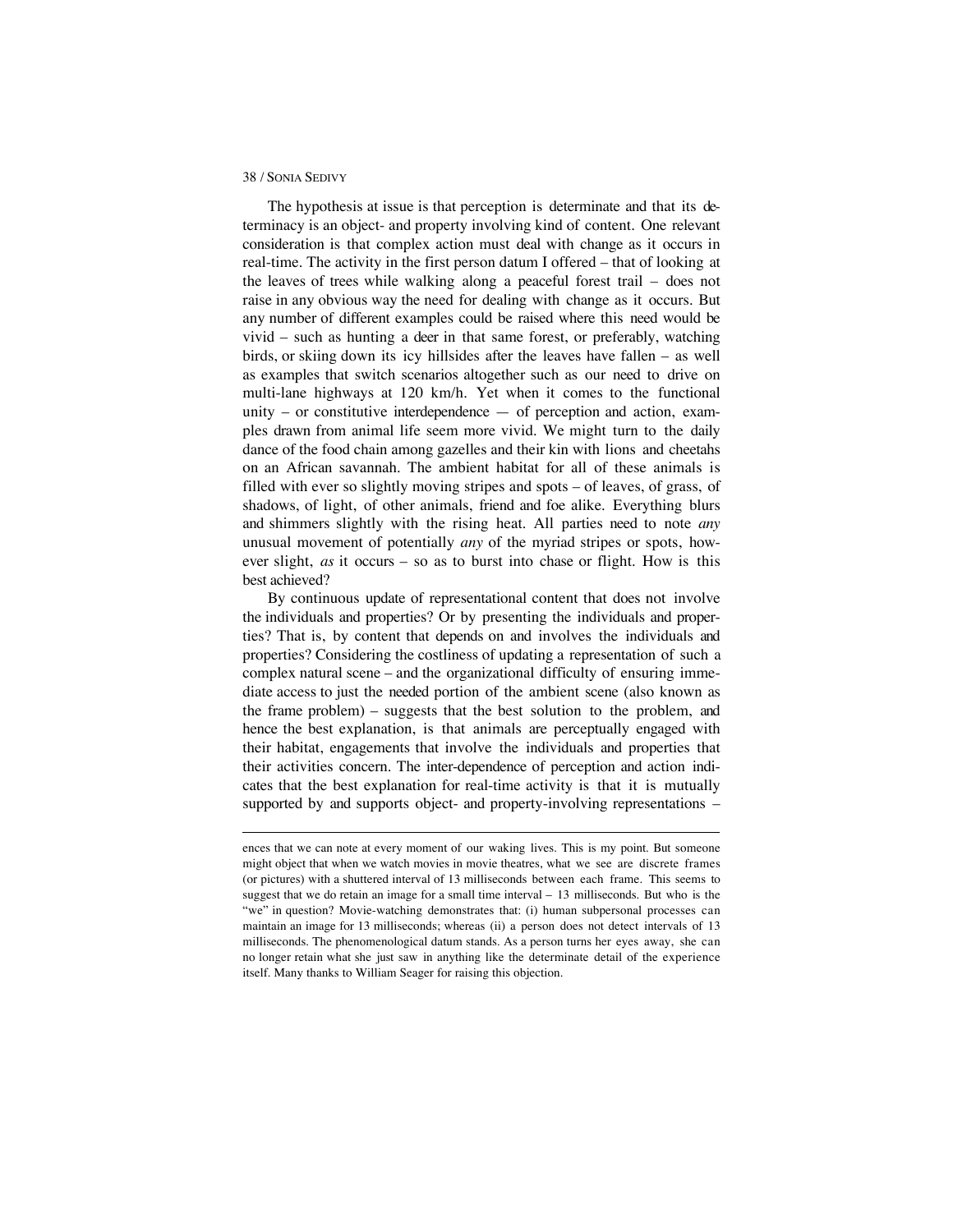representations that up-date 'for free' with the changing nature of the surroundings. Such representations change as the world changes – thanks to the world  $8$ 

I am invoking two ideas that are fraught with difficulty to explain the nature of perceptual experience at the first person perspective: that perceptual experience is *determinate* and that it is a mode of *engagement*. Explaining engagement is the work of the next section. To avert any misunderstanding from the outset, let's close this section with a couple of points about determinacy and determinate properties. It is important to note that the concept highlights what might seem to be two different points about perception, yet is really one. First, individuals and their properties are determinate. It might be helpful to note that definite and determinate are related concepts. What are 'out there' in the world are determinate or definite individuals and their properties. Insofar as complex activity requires engagement with individuals and properties, then it is with determinate individuals and determinate properties that complex animals engage. But this is not the only relevant factor when we consider perception. Perceptual experience is not simply individual- and property-dependent, it is a mode of engagement – as we have already noted and as I will argue. It is not simply the determinate individuals and their properties 'out there, in the world' that our perceptions depend on causally, but those individuals and properties under relevant perceptual modes of presentation (to put the point using one set of well-known philosophical resources). This is to stress that perceptual engagement is a representational capacity. What we enjoy perceptually is content, albeit a distinctive individual- and property-involving content that presents individuals and properties perceptually. Perceptual content is distinguished by its qualitative richness. This is the second fact that the notion of determinacy captures. Perception's qualitative richness is predominantly cast as a richness of information. But to say that perceptual engagement is determinate – in that it presents and involves determinate individuals and properties – is to say that the qualitative richness of our experience is in the world rather than something we have 'received' along an informational channel (or something that supervenes on what we have received along an informational channel, etc). When it comes to perception, the two senses of determinacy belong together. The

 <sup>8</sup> Though I cannot expand on this point within the scope of the present paper, I hope it is clear that conceptualism is in step with the growing trend in theories of mind to explain perception as a functional unity with activity, and to explain ourselves as "embodied and embedded" – indeed, my approach adds fuel to this fire. See for example, Hurley (1998) and Haugeland (1998).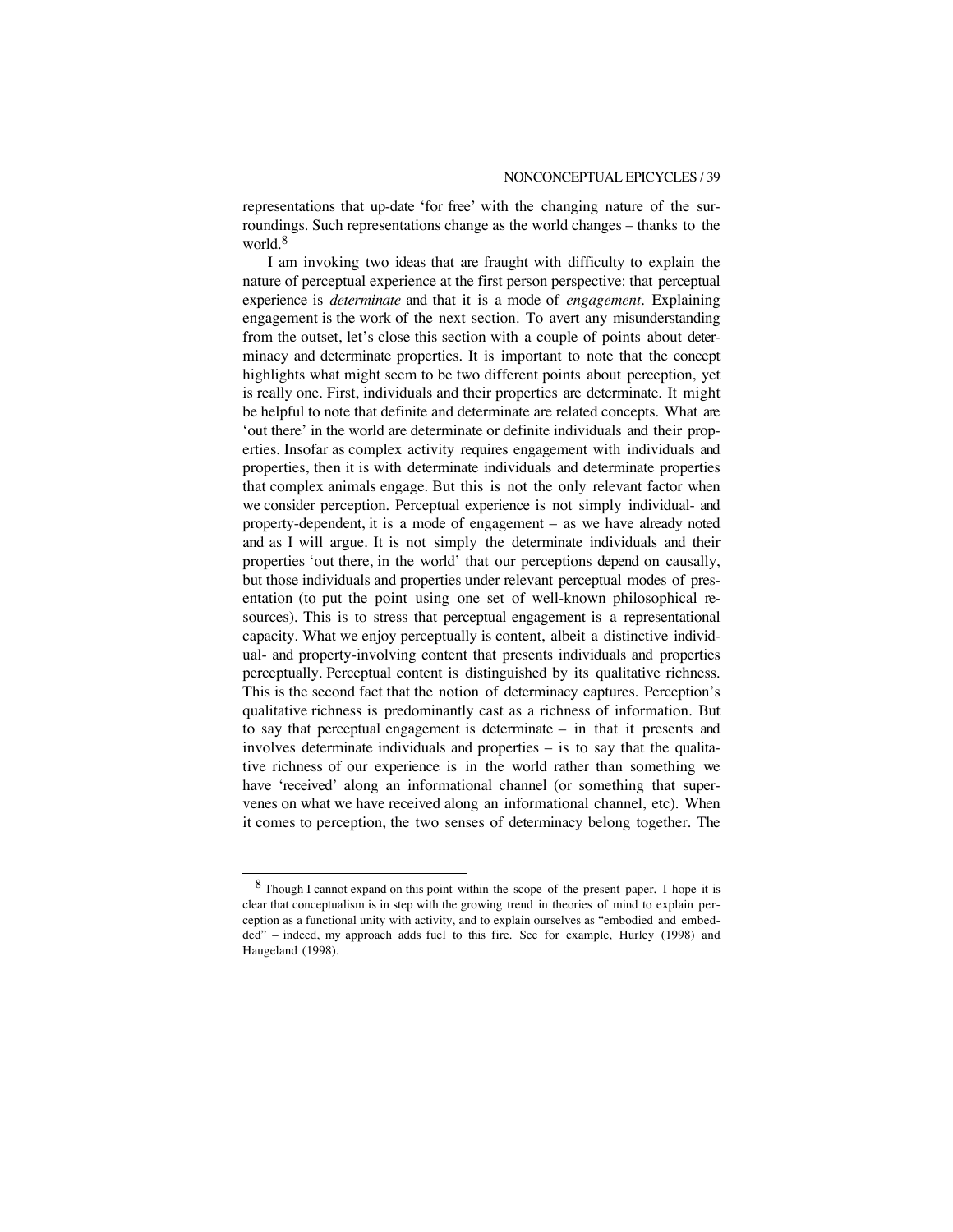notion of determinacy relates the 'richness' of perceptual content and the world-involving nature of such content.

Before I go on to make this case in detail, here is a summary of what this introductory section aimed to accomplish. In the first instance, the aim was to show that what philosophers have recently been referring to as the richly detailed nature of perceptual content is just what it seems – engagement with determinate properties in the world. And there is nothing about engagement with determinate properties that suggests that such a capability is not or cannot be conceptual. To point to the broad outlines of an explanation of the way in which determinate property-involving content is conceptual, let's turn to the work of Gareth Evans – as paradoxical as this may seem.

# **3 Gareth Evans and Fregean Singular Thought: the Letter and the Spirit**

Proposals for nonconceptual contents often cite Gareth Evans' suggestion in *The Varieties of Reference* that perceptual experience has nonconceptual content.9 Presumably, part of the point of such references is to show that even a theorist who suggests that we are capable of genuinely singular, conceptual thought of individuals did not go so far as to suggest that the richly detailed attributive aspect of our thoughts or experiences could be both genuinely singular and conceptual.

To be sure, Gareth Evans suggested that nonconceptual content figures in explanations of persons rather than their subpersonal parts (whereas positing nonconceptual content in explanations of subpersonal processes can be common ground between conceptualists and nonconceptualists). But to assess what we should do with that suggestion today, we need to consider the broader project within which that suggestion figured.

Evans's project was and still is ground-breaking in its overarching aim: to show that genuinely singular thought has Fregean senses or modes of presentation that identify individuals in the world and not merely some denizens of our own minds, such as the sense data to which Russell felt himself compelled to retreat. What Evans was trying to show in *The Varieties of Reference* is that the best in Frege, as it were, is consonant with the best in Russell. The leading insights of Frege and Russell – that senses or modes of presentation determine the individuation of mental contents, and that there are genuinely singular contents that involve what they represent – are not at odds but can be combined to yield the understanding that there is genuinely

 <sup>9</sup> Evans , G., 1982.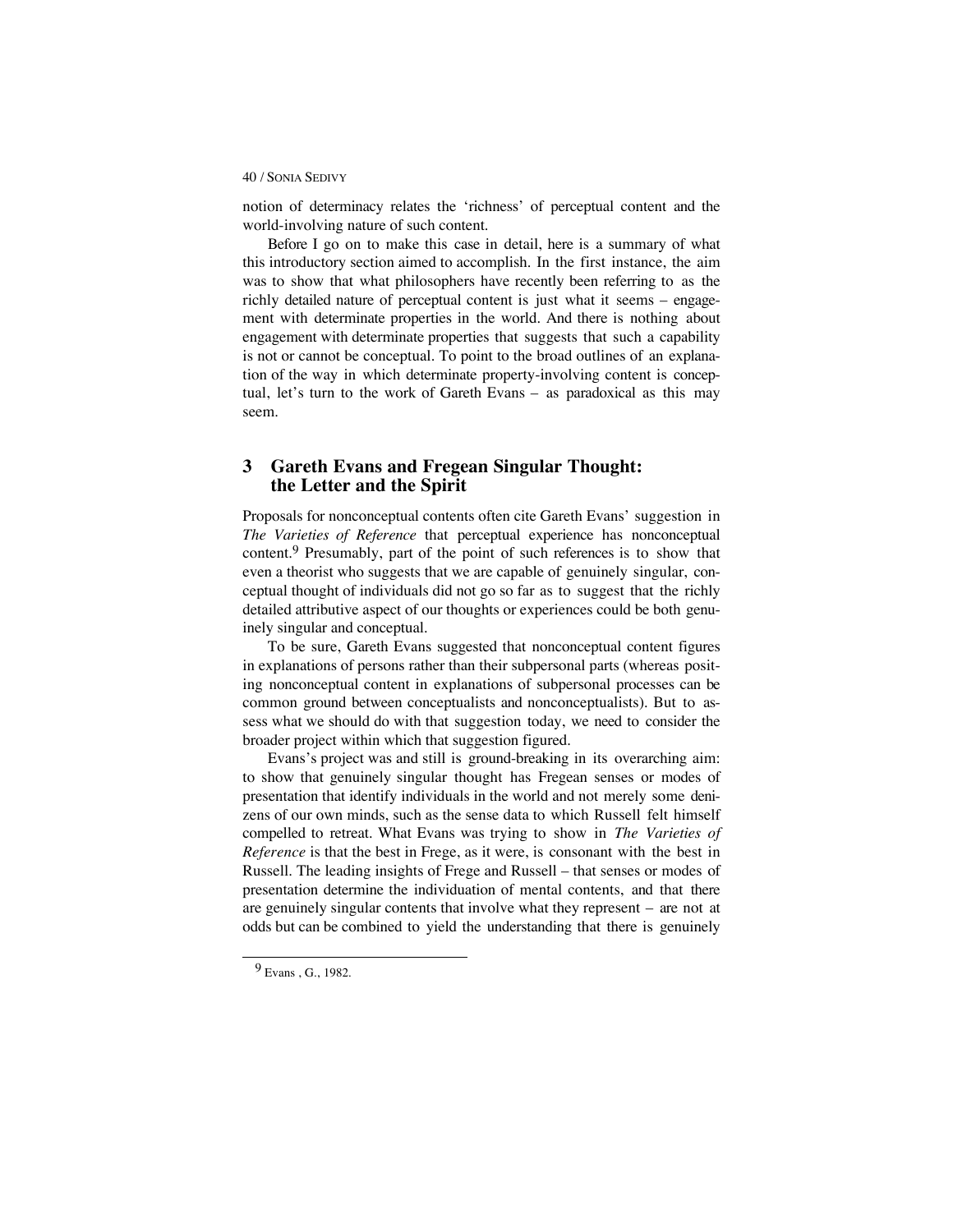singular thought: thought that is conceptual, that is individuated by its discriminating understanding of individuals and that involves the represented worldly individuals.

This was Evans's radical project. If he could make it work, then it suggests the possibility that thought and experience can be genuinely singular – conceptual and world-involving – not only in their referential but also in their attributive capacities. His project suggests this possibility even if he himself did not explore it at the time he wrote *The Varieties of Reference*. But given his project, the possibility becomes available  $-$  even readily available. Finding the combination that unlocks Pandora's box frees all of its inhabitants and possibilities.

Here, in minimal outline before we pursue details, is the way in which Evans brings Russell's and Frege's insights together. Evans holds that Russell was correct that there are thoughts or contents that can only be thought if their referent exists. There are Russellian singular terms as well as thoughts: "whose sense depends upon their having a referent" (p.46). But Evans proposes that such thoughts have 'Fregean' senses, that is, that what determines the contents of Russellian singular thoughts is the subject's mode of identifying or individuating the referent. Evans believes that it is another Russellian thesis that directs us to ascribe 'Fregean' senses to singular thoughts. If we agree with Russell's principle that "a subject cannot make a judgment about something unless he knows which object his judgment is about" (p.89), then it will follow that a subject cannot think about a *particular* object without having the ability to identify that object. Russell's principle suggests that the capacity to think singular thoughts involves the capacity to identify the objects of those thoughts; it involves some form of individuating knowledge about those objects. The principle suggests, quite sensibly, no more than "that to entertain a thought, one must know what it would be for the thought to be true." (McDowell, 1990, p.256). In a nutshell, Evans' thesis is that the content of a particular thought is determined by the subject's mode of identifying the object, so that the possibility of the thought depends upon the success of that identification. In the case of demonstrative thoughts of particulars or individuals, Evans argues that it is our understanding of an individual's spatial location that allows us to identify it in a way that uniquely individuates it. The fundamental identification of individuals is a form of spatial thought and such thought, Evans argues, depends on the subject's capacity to be actively engaged with those objects.

This is one of Evans' principal contentions, one that is key for our purposes. Evans argues that our spatial thought is a form of understanding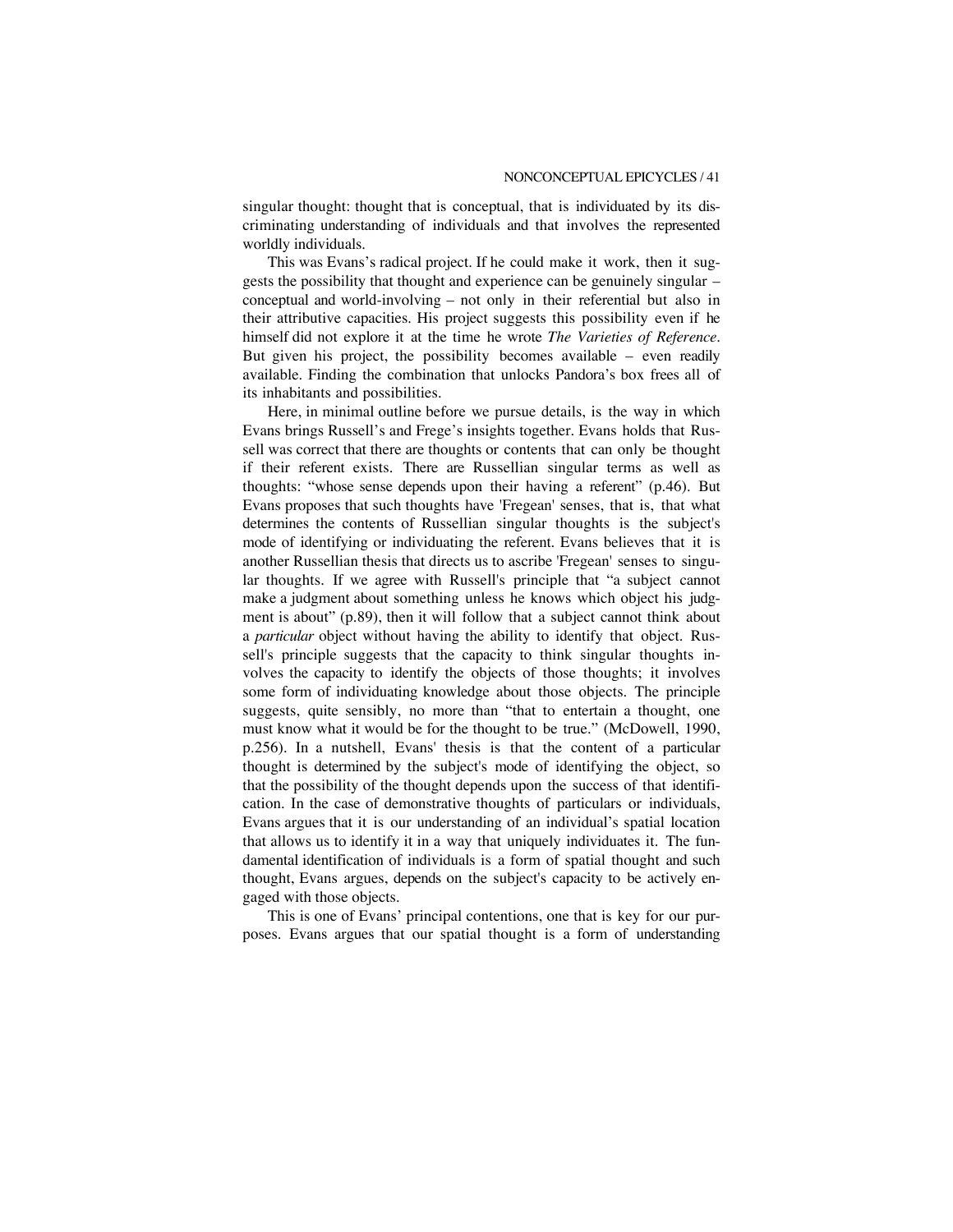rather than a reliable discriminatory capacity. He tries to show that spatial identification is a conceptual grasp of an object's location both in relation to oneself and in a more 'objective' or holistic mapping. Because the grasp has a necessarily egocentric component, Evans argues, it is object-involving content rather than the sort of self-standing content that does not involve the represented individual. Yet it requires conceptual understanding. This strand in Evans' work – the idea that our awareness of spatial particulars integrates two modes of identification, an egocentric and a holistic one – has figured in subsequent interest in the nature of spatial representation and spatial thought. Much empirical and philosophical work has come together on this topic.<sup>10</sup> It would be fair to say that there is some agreement that spatial representation combines egocentric and holistic identifications of spatial particulars as Evans' suggested.

The significance for theories of perception is quite clear. It is not only individuals but also their properties that are spatially located. What if Evans is correct that our ability to discriminate or individuate spatial particulars (i) is a form of understanding for which a reliable causal process is necessary but not sufficient; (ii) that yields content that is "in part" egocentric, involving both the subject and the individual? If this line of thought is correct, then it might apply no less to the properties of individuals than to the individuals.

What is the difference between individuals and properties? Individual instances of properties are instances of kinds. This is to say that they are both determinate particulars and members of kinds. To experience a determinate instance of a property is to experience: a spatially located particular that belongs to a kind so that other individuals might have determinate instances of this kind. But Evans argues that singular thought of spatial individuals requires that we grasp both the unique individuality of that object, as it were, and its membership in a kind (at least the kind: object or individual that might have a variety of properties located at x). This will be clearer when I detail his account of conceptual capacities as essentially recombinatory along attributive and referential dimensions respectively – a capacity is conceptual insofar it allows a subject to attribute different properties to one object and to attribute the same property to different objects. If Evans is on the right track about the referentially and attributively recombinatory nature of conceptual capacities – which entails some grasp that individuals are potential bearers of different properties and that properties potentially characterize different individuals – and if he is on the right track about

 $10$  For example, see Spatial Representation, edited by Eilan, N., McCarthy R., and Brewer, B., 1993.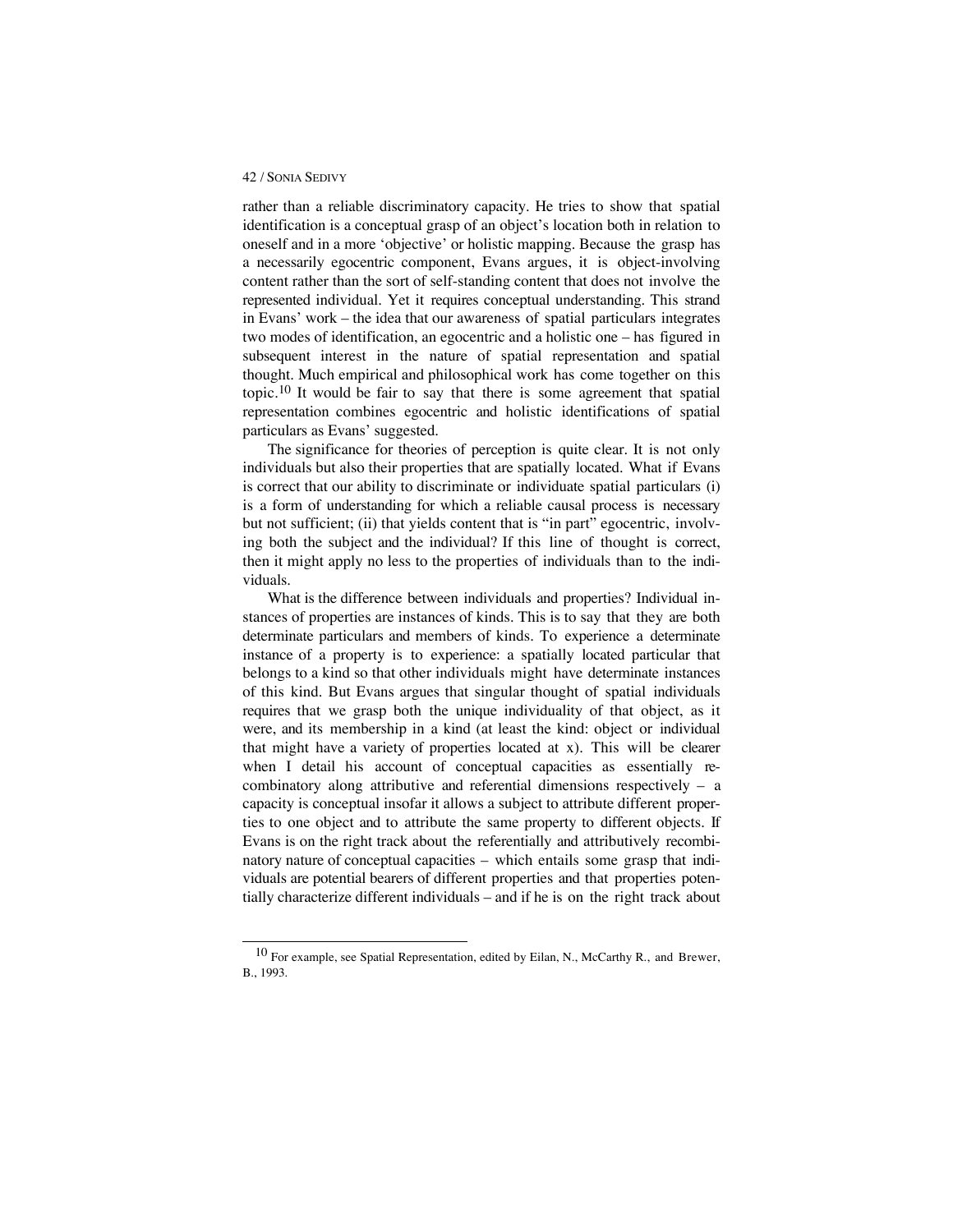the nature of spatial identification, he supplies a fruitful model for both the referential and attributive functions of perceptual content.<sup>11</sup>

But is Evans' project on the right track? He faces an uphill struggle to convince us on both key points: (i) that spatial identification is a variety or form of understanding, and (ii) that spatial thought involves its objects. If he can marshal a convincing case for both, he explains that we are capable of genuinely singular thought of spatial particulars – and provides a model for perceptual engagement.

Despite its apparently uncontroversial nature, let's start from Evans' understanding of conceptual capacities in terms of their generality. Note that he does not claim to give an exhaustive account of what makes capacities conceptual.

In discussing the nature of our conceivings we have little enough to go on, but there is one fundamental constraint that must be observed in all our reflections: I shall call it 'The Generality Constraint." (p.100)

Here is Evans' summary statement:

if a subject can be credited with the thought that a is F, then he must have the conceptual resources for entertaining the thought that a is G, for every property of being G of which he has a conception. This is the condition that I call "The Generality Constraint". (p. 104)

Though many theorists – including many who propose nonconceptual contents – endorse this constraint, it is not clear that they share the approach to concepts as *capacities* or *abilities* that this often-cited summary was intended to encapsulate.

Consider Evans' detailed development of this idea. Evans suggests that thought must be structured not in the sense that subjects use "symbols," or more generally that thoughts are "composed of *elements*," but in the sense that a thought is a "complex of abilities" (p. 101). Evans uses linguistic understanding as an analogy to show that insofar as a subject can understand the sentences 'Fa' and 'Gb' – or entertain the thoughts 'Fa' or 'Gb' – she can also understand the sentences 'Fb' and 'Ga,' and there is a common explanation of her understanding of 'Fa' and 'Ga' and of her understanding of 'Fb' and 'Gb'. Similarly, there is a "common partial explanation for a subject's having the thought that a is F and his having the thought that a is G:

 $11$  To avert misunderstanding here is an important qualification. To argue that Evans is on the right track is not to say that his work on singular thought of spatial particulars gives us all the resources we need to understand determinate instances of properties. What he provides is a model, a model that we need to elaborate, refine and bring together with a broad range of empirical research concerning the subpersonal processes that enable perceptual engagement. I will return to taking Evans' work as something like a model shortly.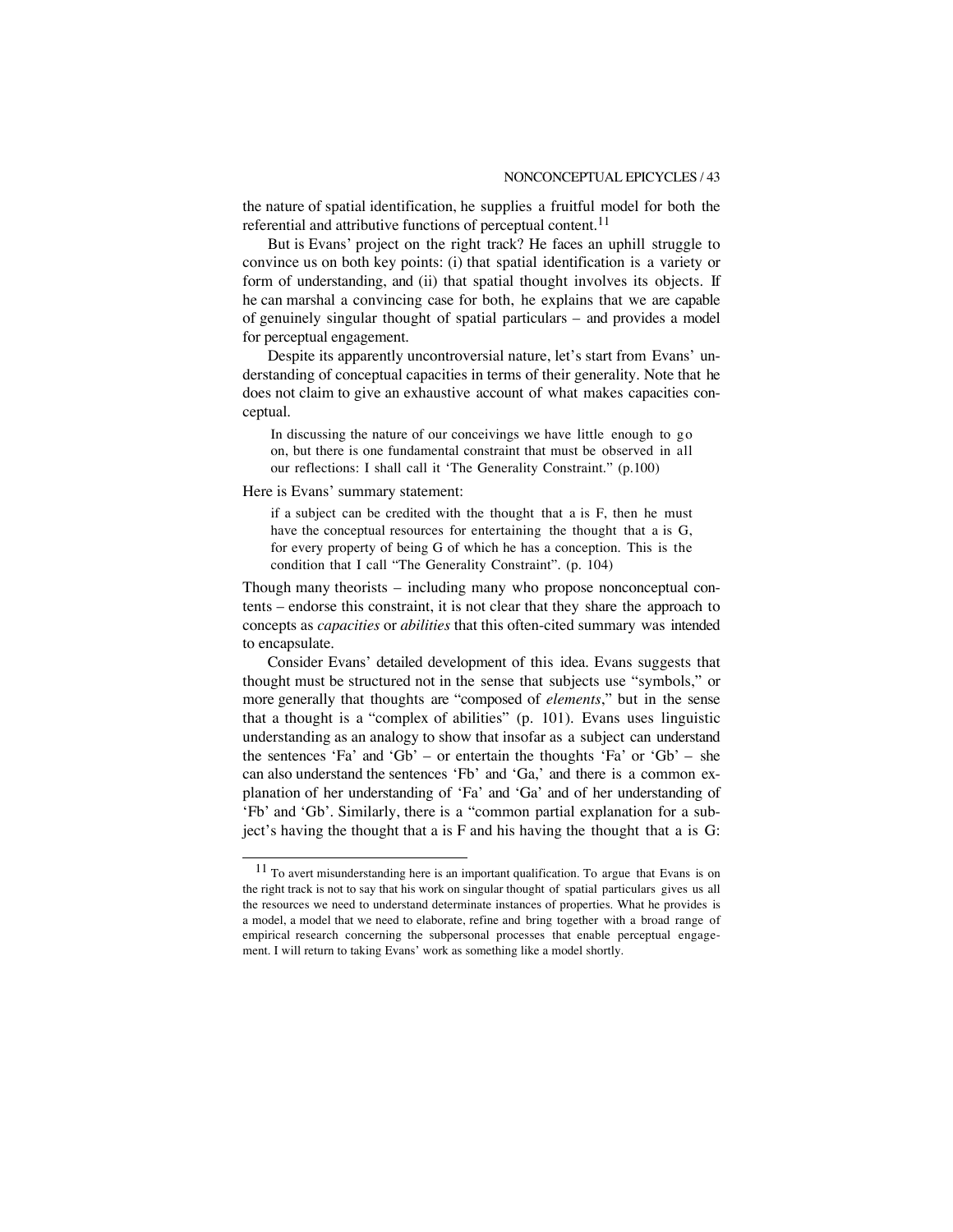there is a single state whose possession is a necessary condition for the occurrence of both thoughts" (p. 102). Moreover, "each of the abilities involved in the thought that a is F, though separable, can be exercised only in a (whole) thought – and hence always together with some other conceptual ability. This is the analogue of the fact that the understanding of a word is manifested only in the understanding of sentences, and hence always together with the understanding of other words" (p. 102).

The disanalogy between thoughts and sentences is that while sentences might be unstructured, thoughts are essentially structured. Evans suggests that we can imagine introducing a one-word sentence by stipulation to have a meaning that would normally be expressed by a structured sentence.<sup>12</sup> In contrast,

it simply is not a possibility for the thought that a is F to be unstructured – that is, not to be the exercise of two distinct abilities. It is a feature of the thought-content *that John is happy* that to grasp it requires distinguishable skills. In particular it requires possession of the concept of happiness – knowledge of what it is for a person to be happy; and that is something not tied to this or that particular person's happiness. (pp.102-103)

[A]ny thought […] having the content *that a is F* involves the exercise of an ability – knowledge of what it is for something to be  $F$  – which would be exercised in indefinitely many distinct thoughts, and would be exercised in, for instance, the thought that *b* is *F*. Similarly for the thought that *a* is *G*. And this of course implies the existence of a corresponding kind of ability, the ability to think of a particular object. For there must be a capacity which, when combined with a knowledge of what it is in general for an object to be  $F$ , yields the ability to entertain the thought that  $a$  is  $F$ , or at least a knowledge of what it is, or would be, for a to be *F*. … (p.103)

We thus see the thought that a is F as lying at the intersection of two series of thoughts: on the one hand, the series of thoughts that a is F, that b is F, that c is F, [and so on], and, on the other hand, the series of thoughts that a is  $F$ , that a is  $G$ , and that a is  $H$ , [and so on]. (p.104, footnote 21)

But here is more:

Even readers not persuaded that *any* system of thought must conform to the Generality Constraint may be prepared to admit that the system of

 <sup>12</sup> I think that Evans has in mind something along the lines of Wittgenstein's point at the bottom of page 18e in the Philosophical Investigations.

<sup>&</sup>quot;Can I say "bububu" and mean "If it does not rain I shall go for a walk?" – It is only in a language that I can mean something by something. This shews clearly that the grammar of "to mean" is not like that of the expression "to imagine" and the like."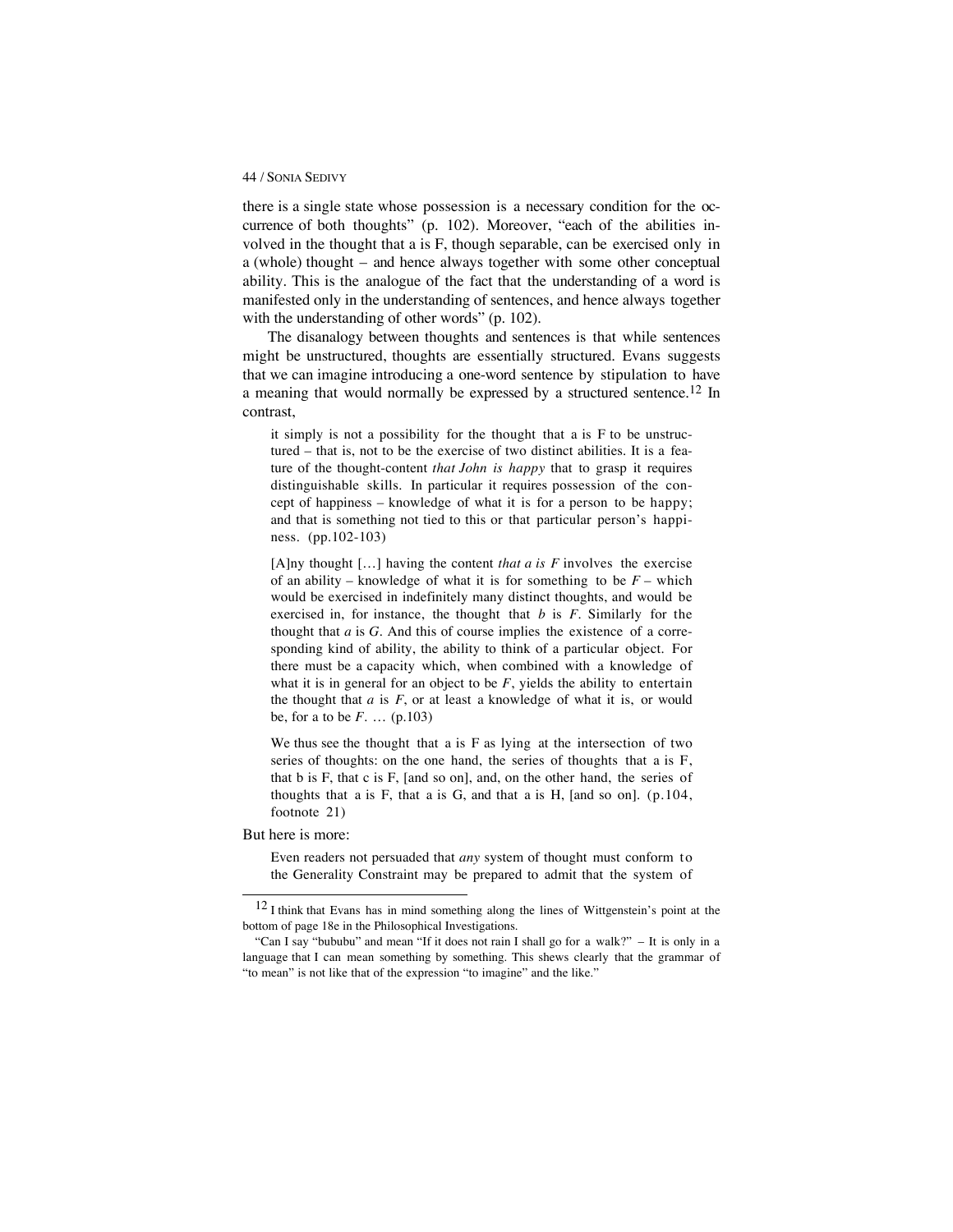#### NONCONCEPTUAL EPICYCLES / 45

thought we possess – the system that underlies our use of language – does conform to it. (It is one of the fundamental differences between human thought and the information-processing that takes place in our brains that the Generality Constraint applies to the former but not the latter. When we attribute to the brain computations whereby it localizes the sounds we hear, we *ipso facto* ascribe to it representations of the speed of sound and of the distance between the ears, without any commitment to the idea that it should be able to represent the speed of light or the distance between anything else.) (p. 104, footnote 22)

In short, a capacity is conceptual if it is recombinatory along referential and attributive dimensions: if it involves grasping that a property of a certain object "is not tied to this or that" individual object, and that a particular object might have other properties as well as those being perceived or considered. (I shall drop the qualification "along referential and attributive dimensions respectively" from here, using the shorter phrase that our capacities are recombinatory to stand for Evans' precise idea of the specific recombinatorial capacity at issue for conceptuality). Such re-combinatorial capacities distinguish human thought from the adaptive discriminatory capacities that enable the coupling of animals with their habitats. It is such recombinatorial capacities that constitute our grasp of objects as possessing various properties and of properties as the features of various objects.

Evans points out that with this account of the conceptual as a theoretical background or framework, Russell's belief in the importance of individuating knowledge should not seem controversial. It is simply or "truistically enough" "the idea that, in order for a subject to be credited with the thought that p, he must know what it is for it be the case that  $p$ ." (p. 105) His point is that we can start from uncontroversial premises about concepts to reach conclusions that go against the flow of theories of reference. The premises' good sense should give one pause – at the very least – when it comes to reacting against the conclusions.

Evans takes the Russellian idea – that to think about something requires knowing what you are thinking about – to argue for a fundamental "level" of thought – or better an aspect of thought or a capacity wherein we grasp a ground of difference that is "fundamental" in that it distinguishes a particular object of a certain kind from all others.

For any object whatever then, there is what may be called the *fundamental ground of difference* of that object (at a time). This will be a specific answer to the question 'What differentiates that object from others?' of the kind appropriate to objects of that sort. For example, the fundamental ground of difference of the number *three* is being the third number in the series of numbers; the fundamental ground of differ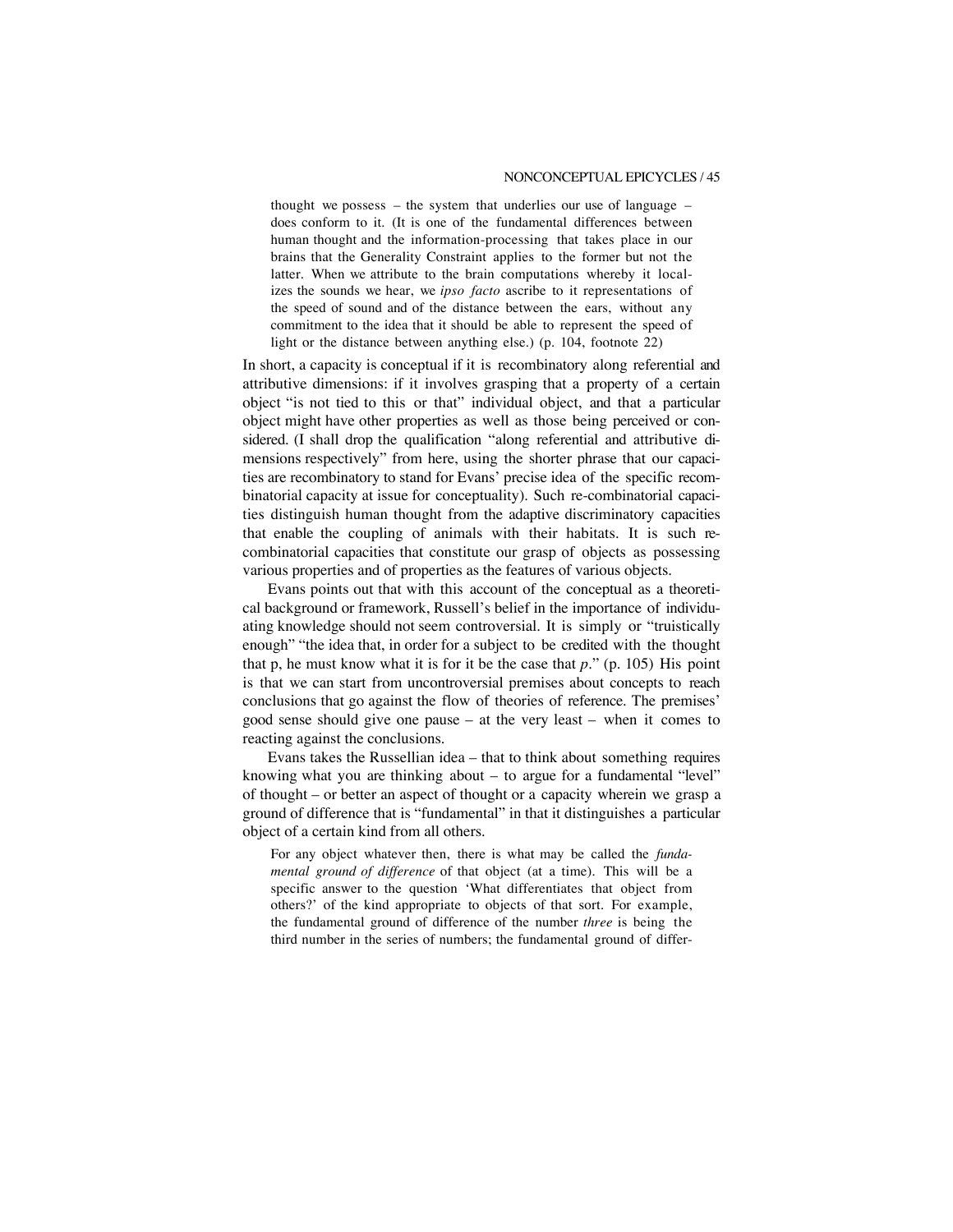ence of the shape *square* is having four equal sides joined at right angles, and so on. (p. 107)

Evans believes that "we do very often employ such fundamental Ideas of objects in our thinking about them, but even when we do not, I want to suggest that such Ideas play a very central role in our thinking." (pp. 107-8)

Together, the Generality Constraint and the innocuous thought that to think about a particular object one must be able to individuate an object, lead to the conclusion that demonstrative thoughts that depend on on-going informational contact with an object require understanding for which the informational contact is not sufficient. That is, when Evans turns to demonstrative thought of individuals with these commitments in place, he is in a position to show that an on-going causal link is necessary but not sufficient.

It is the spatiality of such objects that renders an informational-link insufficient. In and of itself, a camera-like connection with an object cannot supply the understanding of "what makes it the case that an object, distinguished as the occupant of a position in space, is that object." (p. 149) An organism might be able "to respond differentially to those different values of the proximal stimulus which code the direction" of the input, without being able to represent the input spatially. The ability to respond differentially to spatial stimuli is not sufficient to attribute to the organism the ability to represent those stimuli as being located at different distal positions in space.

Rather, the subject needs to have some understanding of what makes it the case that the object she has in mind is a certain object out there at a unique position in space. What is at issue is a nexus of capacities to which activity is crucial. Self-initiated activity is important in that it allows a subject, take me for example, to integrate an egocentric mode of identifying the object – relative to myself, as it were on axes that radiate outwards from my potentialities for action – with an objective or holistic mapping that locates the object with respect to others. Such integration is possible insofar as I grasp myself as a physical object among others. But note that I do so through the mutually constitutive inter-dependence between an irreducibly egocentric mode of identification and an objective mode of identification. Evans argues that one can have an objective mode of identification only insofar as one has an egocentric one – and vice versa – one can only have an egocentric mode of identification insofar as one has an objective one. This is because it is spatial particulars that are being identified, oneself and other objects, and there is only one objective space, but we only grasp that space through our own activity. Moreover, generality concerning spatial particulars – about oneself as an object among others as well as about other individual objects – requires that one can integrate an egocentric mode of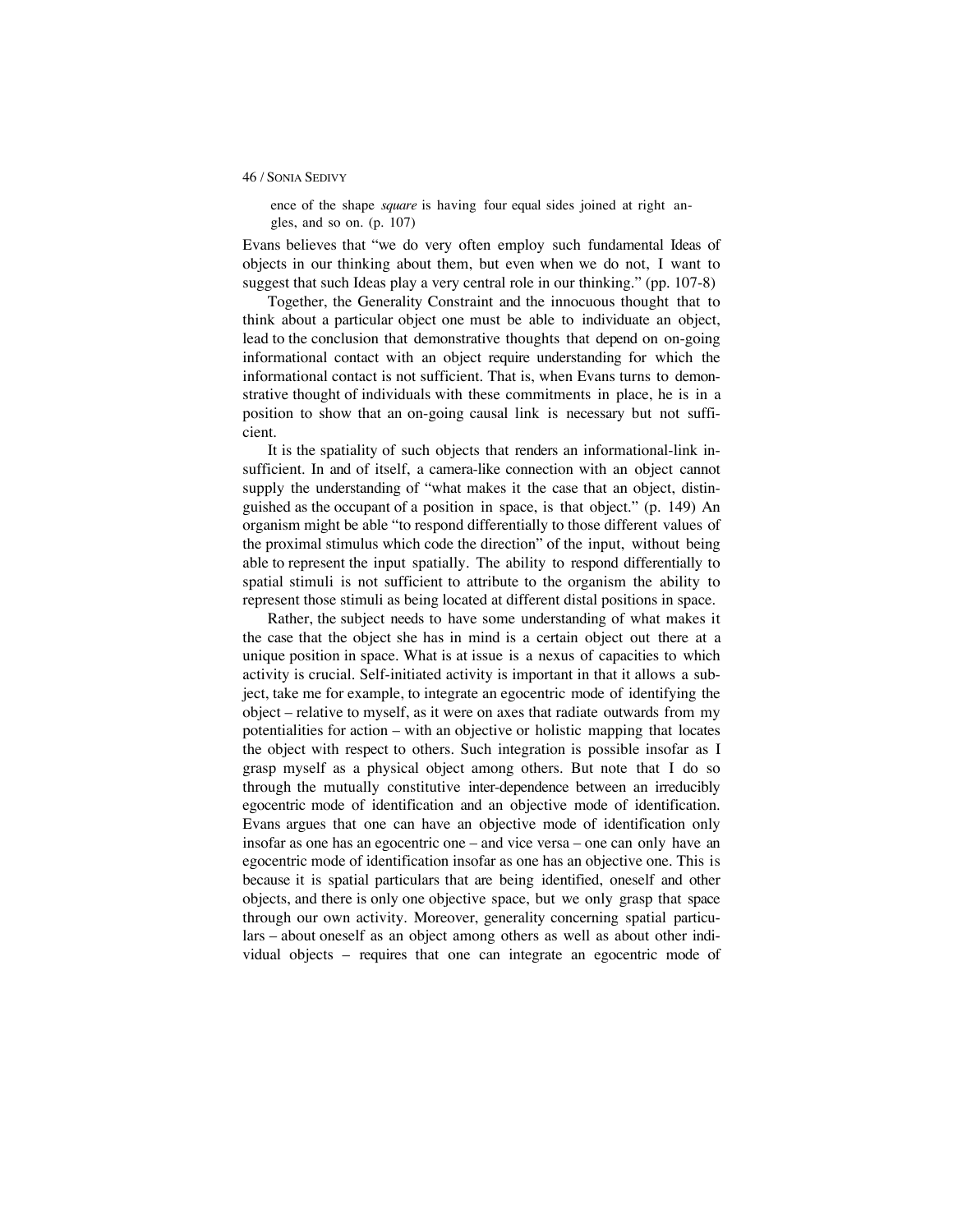thought with an objective one and the egocentric one can only arise from activity. This yields Evans' radical conclusion: that demonstrative thought of spatial particulars has objective reference and a partially egocentric sense. Thought of spatio-temporal particulars is genuinely singular in the sense that: (i) it requires an on-going informational link; (ii) has objective reference to objects in public space; (iii) an objective reference that is secured by a discriminating understanding that is partially egocentric.

If Evans' analysis is correct – and it is, at the very least, an insightful and theoretically suggestive analysis – it offers a way to understand that demonstrative spatial thought is a conceptual contentful capacity that involves its objects. This is what I characterized as Evans' radical, overarching aim and what I needed to extract from Evans' account so as to apply it to perceptual content. Two questions remain: why does Evans not extend this analysis of demonstrative thought to perception, and is there good reason to extend his approach nevertheless?

Why does Evans not extend this same sort of account to the content of perceptual experience? Despite his commitment to generality, Evans subscribes to something like 'order-effects' when it comes to conceptual capacities. One might discuss constitutive underlying commitments for this view. But in this paper, let's just consider what happens if we believe that conceptual capacities admit something like temporal, transformative 'order-effects' – and what happens if we do not. This is a divergence between Evans and a conceptualist like myself that does not undercut agreement over the radical aims of his project.

What do I mean by 'order-effects'? Very simply, this is the view that when conceptual capacities are involved perception, such capacities conceptual-*ize* – they conceptual-*ize* an aspect or ingredient of mental life that is not conceptual to yield perceptual judgment. This is precisely Evans' presupposition about perception.

The informational states which a subject acquires through perception are *non-conceptual*, or *non-conceptualized*. Judgments *based upon* such states necessarily involve conceptualization: in moving from a perceptual experience to a judgment about the world (usually expressible in some verbal form), one will be exercising basic conceptual skills. […] The process of conceptualization or judgment takes the subject from his being in one kind of informational state (with a content of a certain kind, namely, non-conceptual content) to his being in another kind of cognitive state (with a content of a different kind, namely, conceptual content). (p. 227)

Is there an alternative? How might conceptual capacities be in play if not in a way that allows for a transformative ordering – a before and after, that 'be-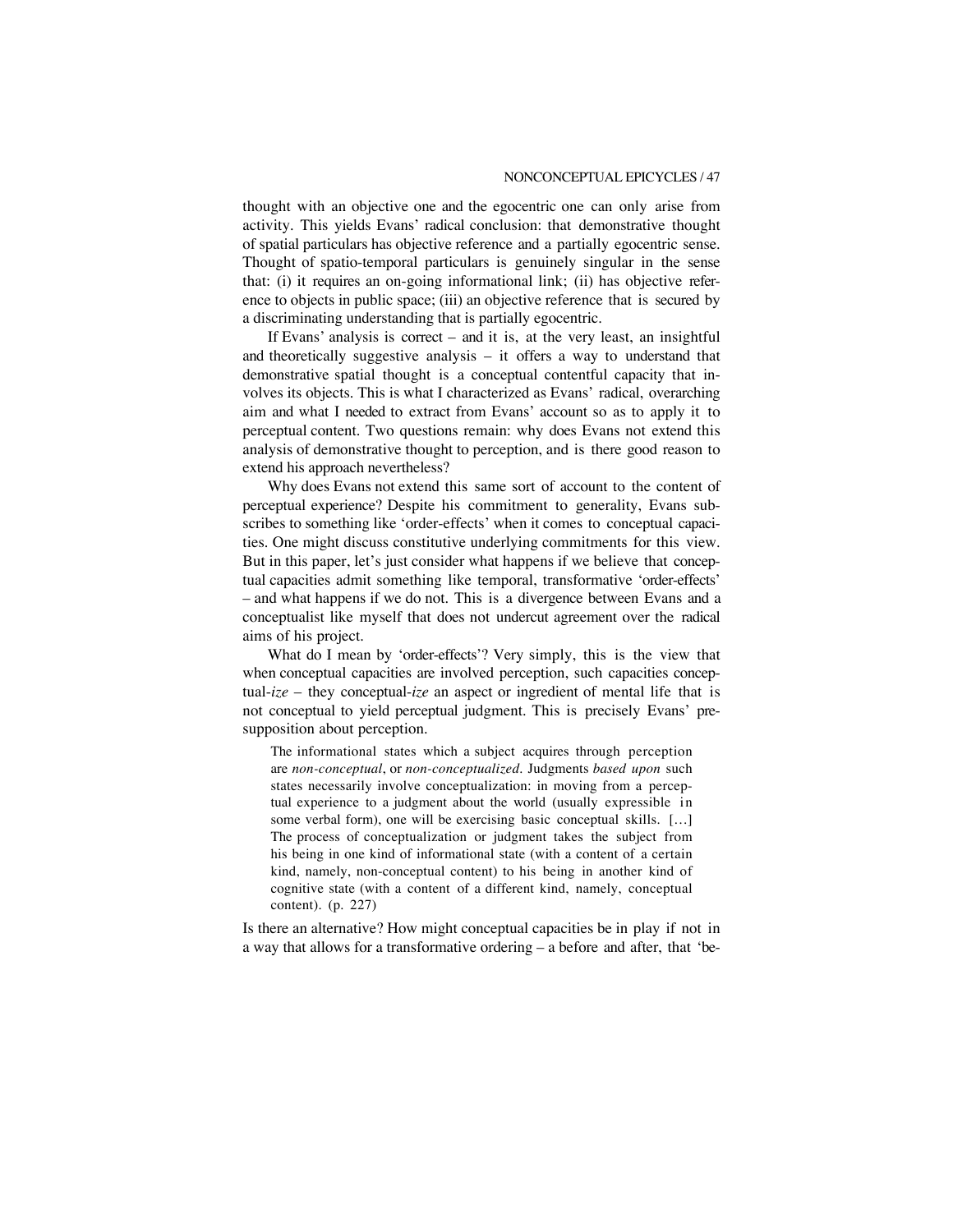fore and after' pictures display – such as Evans has in mind with the notion of '*conceptualization'*?

To discuss what is at issue in a short space, let's borrow an image from Sellars (though not the account wherein the image figures).<sup>13</sup> What about the 'chess-entry' move that starts off a game of chess? Or the language-entry move that starts off a discussion, as when I might say "look, that poppy is blue!" Is there a transformative ordering, a 'before-and-after' in either case?

Sellars' image of an "entry" or an entry-move is useful because it pulls in both directions, presupposing the logic of 'before-and-after' pictures while pulling away from it as well. Sellars' image clearly invites discussion that presupposes that we are in a logical dimension where ordering is possible. After all, making an entrance presupposes a before and after – that is just what the idea of entering is all about, I enter from somewhere to somewhere else. The image of an entry is the image of a transition, of passing from one state to another as when we pass from one room to another, or from the outdoors into a familiar house. Evans is not alone in supposing that an entrance is made from the nonconceptual to the space of judgments. The image of a 'chess-entry move' invites precisely the view that Evans shares with many other theorists: an 'entry-move' 'takes' something that is not chess, applies the rules and voilà: 'it's a pawn moving to...' Similarly, when a subject sees that 'that poppy is blue,' the subject moves from a perceptual experience to a judgment, moving by means of a "process of conceptualization" from an informational state (with nonconceptual content) to a cognitive state (with conceptual content).

But do I chess-ualize when I begin a game? Does chess-ualization occur when the game begins? The idea of a 'game-entry' move – for beginning or initiating a game – pushes us away from the 'before-and after' image even while the seductive pull of that imagery is pre-supposed. Of course there is a transition – in some sense – from not playing chess to playing chess. But the issue is, in starting the game, do rules begin to apply that did not apply before, taking the board (like Evans' subject) from being in one kind of state – one where the rules of chess do not yet apply – to another kind of state – where the rules do apply?

It is not that the rules of chess do not apply and then begin to apply. Rather, they always apply so long as one has the requisite abilities. Sometimes we initiate a game using the rules. More often than not when it

 <sup>13</sup> Sellars, "Some Reflections on Language Games," 1963. In this paper, Sellars develops his own very precise proposal about rule-following in general and language in particular – using notions such as language entry transitions and language departure transitions – which he refers back to Wittgenstein's locus classicus in his title; though when he does refer to another philosopher's work on rule-following within the paper, it is rather to Gilbert Ryle's *Concept of Mind*.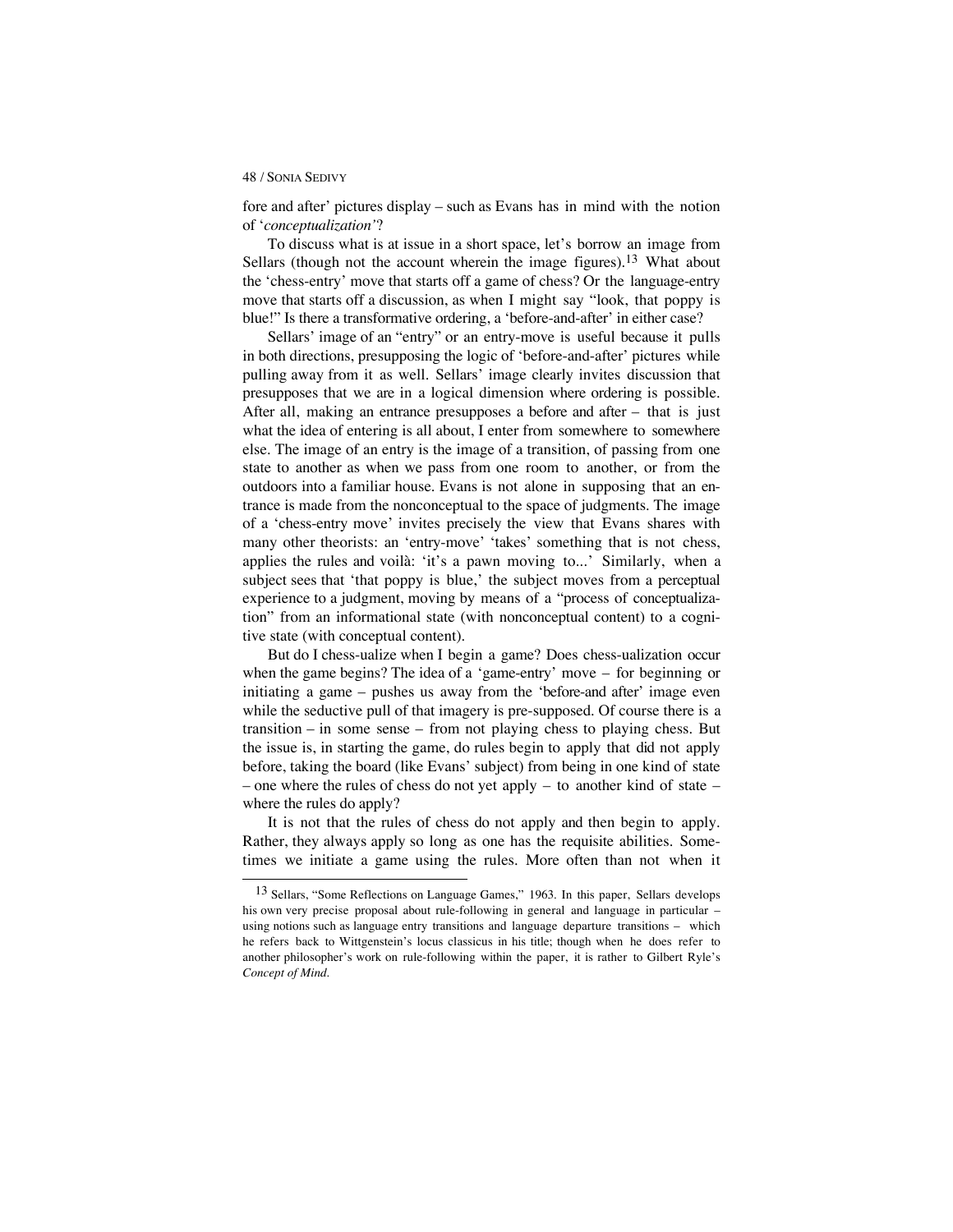comes to chess we do not – we play games of chess only intermittently, after all. But when we initiate a game we do not 'transform' what is not yet a chess board with chess pieces. When I start to play a game, I do so insofar as I grasp the rules and it is the fact that I grasp the rules that makes my movement a move in the game – perhaps the first move, which is our focus here. It is the background of capacities that I have – which are in no sense all being deployed – which make a certain motion a chess move. How are those capacities relevant? To start a game is to activate or bring a certain region of rules 'into play', pardon the pun. Why the metaphor? We need to talk of potentialities with the caveat that there are many unwanted resonating echoes in this domain (one might think of dispositions, for just one example). But this is the region of logical space we need to explore to hit on just the right explanation, a region that is different from the region of 'before and after' pictures that involve transitions in the sense of transformations.

Just as the image of a *transformation* is not apt for what occurs when one begins a game of chess, so the image is not apt for what occurs as one makes a 'perceptual judgment' – or preferably, what occurs as one sees that a poppy is, very surprisingly, blue. We need to work on good ways to make this point. One way to make it might use Evans' idea of the Generality Constraint. Does this come as a surprise? Suppose I point out a blue poppy to you saying, "That poppy is blue!" What makes this a meaningful utterance? It is meaningful insofar as I could say more of the same – more relevant claims that recombine along referential and attributive dimensions respectively as Evans suggested. One might add that my exclamation is meaningful insofar as other statements (or exclamations, questions, requests, etc.) are standing ready to be spoken if it became reasonable or rationally appropriate to do so. Though this last qualification about appropriateness adds imagery to Evans' Generality Constraint, it comes to the same. Recall that according to Evans, a meaningful sentence *lies* "at the intersection of two series of thoughts." The intersection is not between actual series, but between potential series – series that a subject could entertain or has the capacity to entertain. A sentence lies at such an intersection insofar as the subject has more of the same to say and to think – along the referential and attributive dimensions. And a subject *would* say or think more if it became appropriate to do so or if she chose to go on to do so. To return to our example, what is standing in readiness is more of the same – the capacity to think or to say "That poppy is true blue! How rare! Just like the blue of my *delphinium*." or "That poppy is *exquisite*." or perhaps "Are you sure that is true blue, it is very shady here."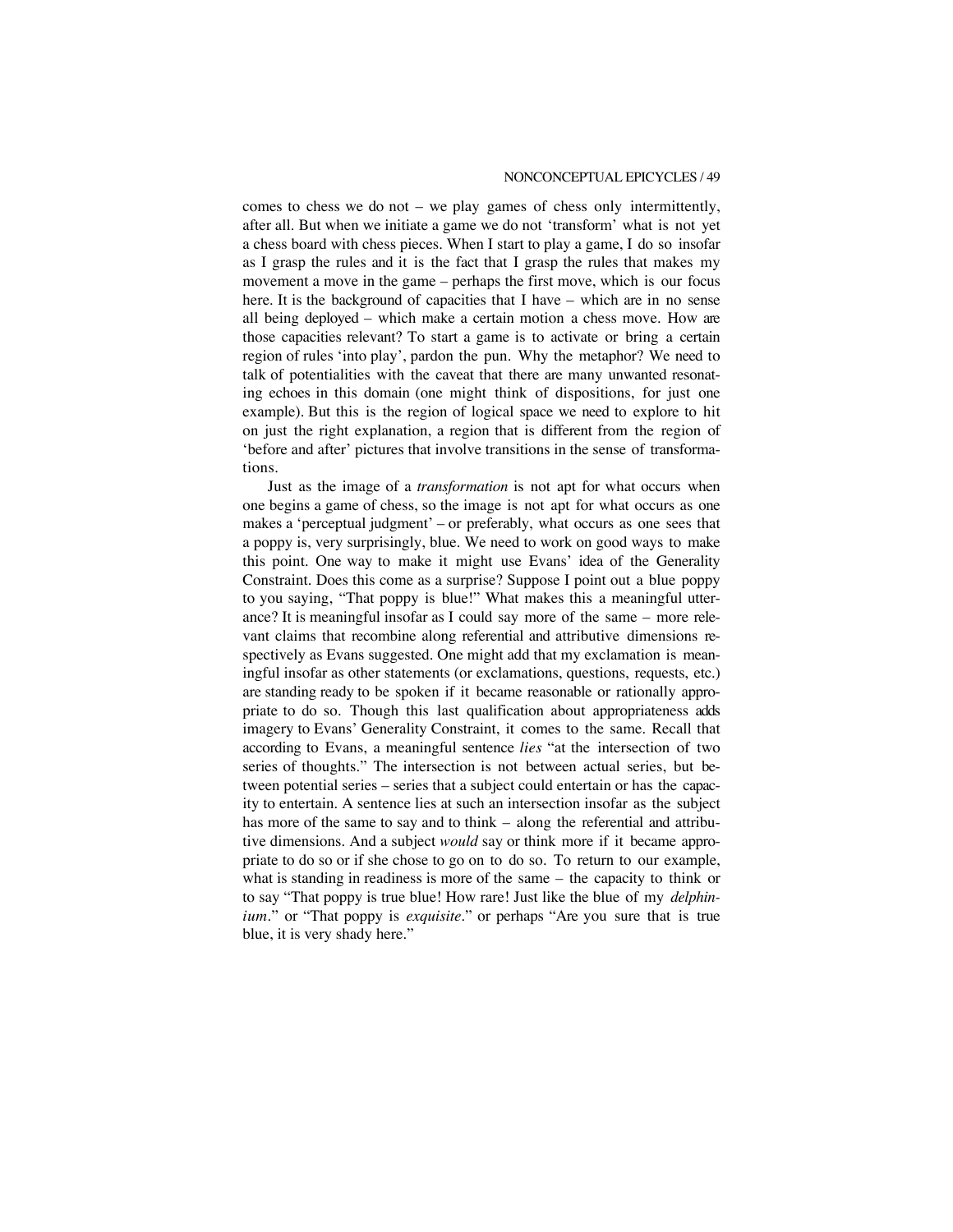Note that if it is the fact that there is more of the same that I could say that makes what I do say meaningful, this holds whether what I say is an opening gambit or not. The same holds for chess. It is the fact that I can make more appropriate (and related) moves that makes my opening gambit a move that starts a game of chess. It is not that I take what is not yet a chess-board and render it one with my opening gambit. I do not chess-ualize.

This core conceptualist commitment does not deny that perception is special. What it denies is that what makes perception special is captured with the image of an entry or a transition that takes us from one kind of state to a very different one, as when one enters from the outdoors into the familiar space of one's house. What makes perception special is to be found not in further refinements – or epicycles – of this old imagery and its attendant logic. What makes perception special is that it is a mode of engagement with individuals and their determinate properties.

And Evans is one theorist who gives us resources for understanding the engagement that is special to perception, without any need to slip back into the old imagery of transformations and 'before-and-after' pictures. Why not take his radical insights as far as they will go? If there is a good respect of analogy between the first move in a game of chess and a demonstrative utterance that opens a conversation about what we both see, the further analogy to perceptual experiences is straightforward and should come as no surprise. When I see *that blue poppy*, it is not the case that I conceptualize what is not already a blue poppy in my experience. The logic of 'before-andafter pictures' does not apply. (Though note that if one identifies (i) the external facts that figure in explanations of persons, with (ii) the external facts that figure in explanations of their subpersonal processes – so that the external contextual facts that figure in explanations of persons are the same as the external facts that figure in explanations of our subpersonal processes – then the logic of transformations, of 'before-and-after pictures' is compulsory. $^{14}$ )

It would be a welcome bonus if someone whose commitments do not already predispose them towards this view might find this sketch convincing. But that was not the task set for this discussion. The task was to identify a divergence in understanding of conceptual capacities between Evans and a contemporary conceptualist, a divergence that does not undercut agreement over the radical aims of Evans work. The difference I have identified is the divergence (whose motivations run as deep as any) that makes Evans stop his account at judgments and that makes the conceptualist extend Evans' account to perceptual experiences. It is the difference that allows a

<sup>&</sup>lt;sup>14</sup> My "Perceptual Engagement with the World" develops an extended argument for this point.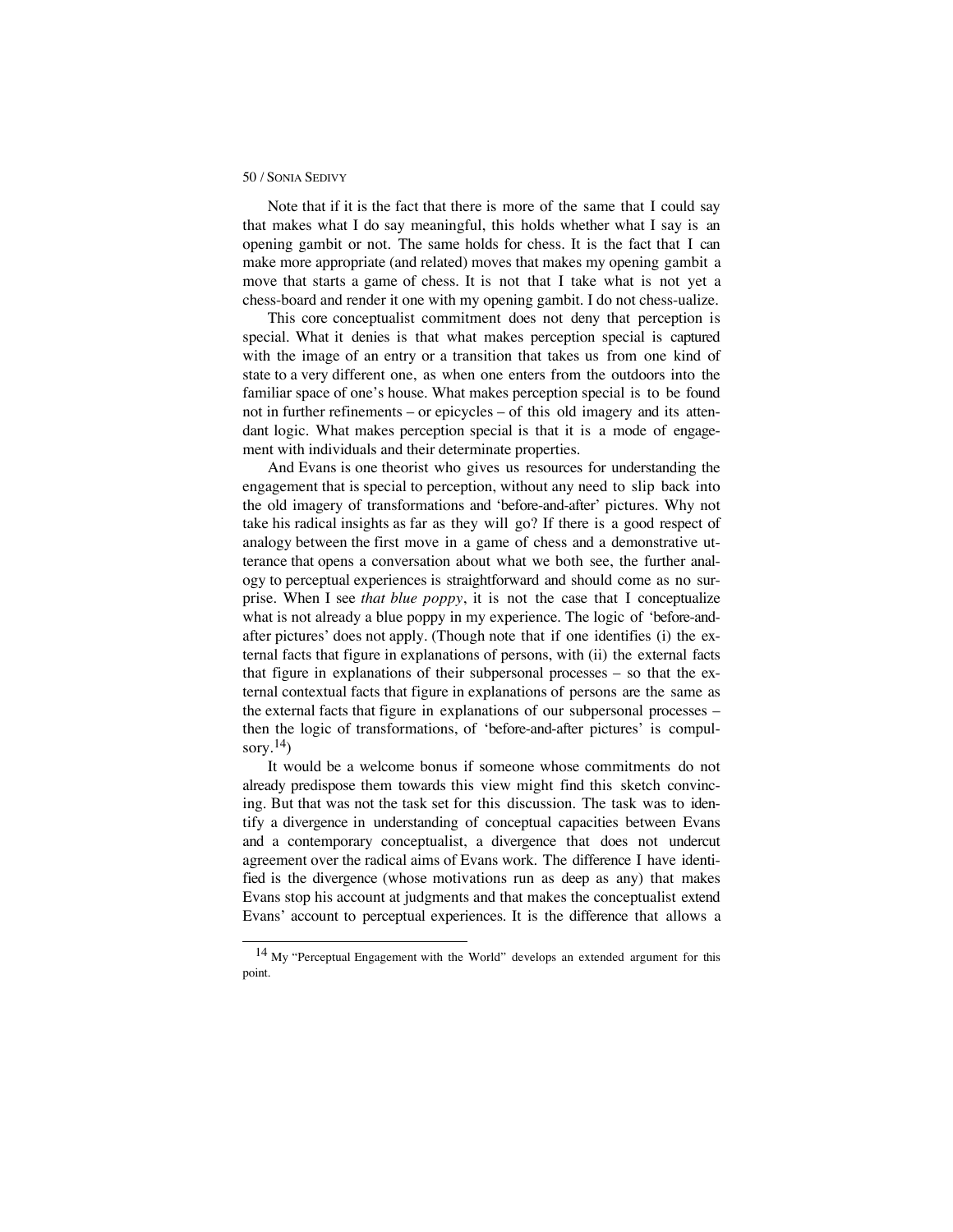conceptualist to share in Evans' project while making one key departure: changing Evans' account of perceptual experience from an informational state with nonconceptual content to an account of perceptual experience as engagement that has conceptual object- and property-involving content. Denying that the conceptual admits a 'before and after' picture allows one to take Evans' radical project about demonstrative thought and turn it towards perception as well.

To be more precise, what a conceptualist can do is to take the explanatory resources from Evans' account of the content of demonstrative spatial thought of individuals and use them for explaining perceptual content. Or perhaps, somewhat more strongly, a conceptualist can consider the main explanatory moves in Evans' account of demonstratives as a fruitful model for explaining the content of perceptual engagement.

It is important to be clear about this since it preempts the following sort of objection. The charge can and has been laid that a conceptualist like McDowell overlooks that experience cannot be constituted by demonstrative concepts because demonstrative content is itself anchored by experience.<sup>15</sup> Let's take both aspects of this charge in turn: first, the presupposition that demonstrative content is "anchored" by experience; second, the charge that conceptualism holds that experience is "constituted" by demonstrative concepts.

That experience "anchors" demonstrative concepts is one of the dividing issues between nonconceptualism and conceptualism and so it cannot be presupposed as an objection to conceptualism. Conceptualism takes a holistic approach to beliefs and perceptions. Highlighting the holistic relations among what I see and what I say  $-$  and what I think  $-$  stresses the mutual inter-dependence among our capacities rather than a uni-directional flow from perception 'inwards.' To the extent that conceptualism includes epistemic and semantic holism, it offers an alternative package to the commitments that the objection voices. Demonstrative concepts are just one among a whole host of our capacities that need to be available in potentiality, that

 <sup>15</sup> See "Conceptualist Views of Content" (§6.1) in the Stanford Encyclopedia of Philosophy for the summary statement of this charge, and Heck, Jr. (2000) for an elaborate development of it. Aside from the charge that conceptualism cannot have it both ways, as it were – that demonstrative concepts cannot both constitute experience and be anchored by experience – there seems to be widespread belief in at least one half of this conjunction: namely, that conceptualism proposes that concepts constitute perceptual experience. Here is a representative quotation from Kelly that opens his "Demonstrative Concepts and Experience" (2001). "Their [the conceptualists] claim, more precisely, is that every perceptual experience is such that, of necessity, its content is constituted entirely by concepts possessed by the subject having the experience." (pp. 397-8).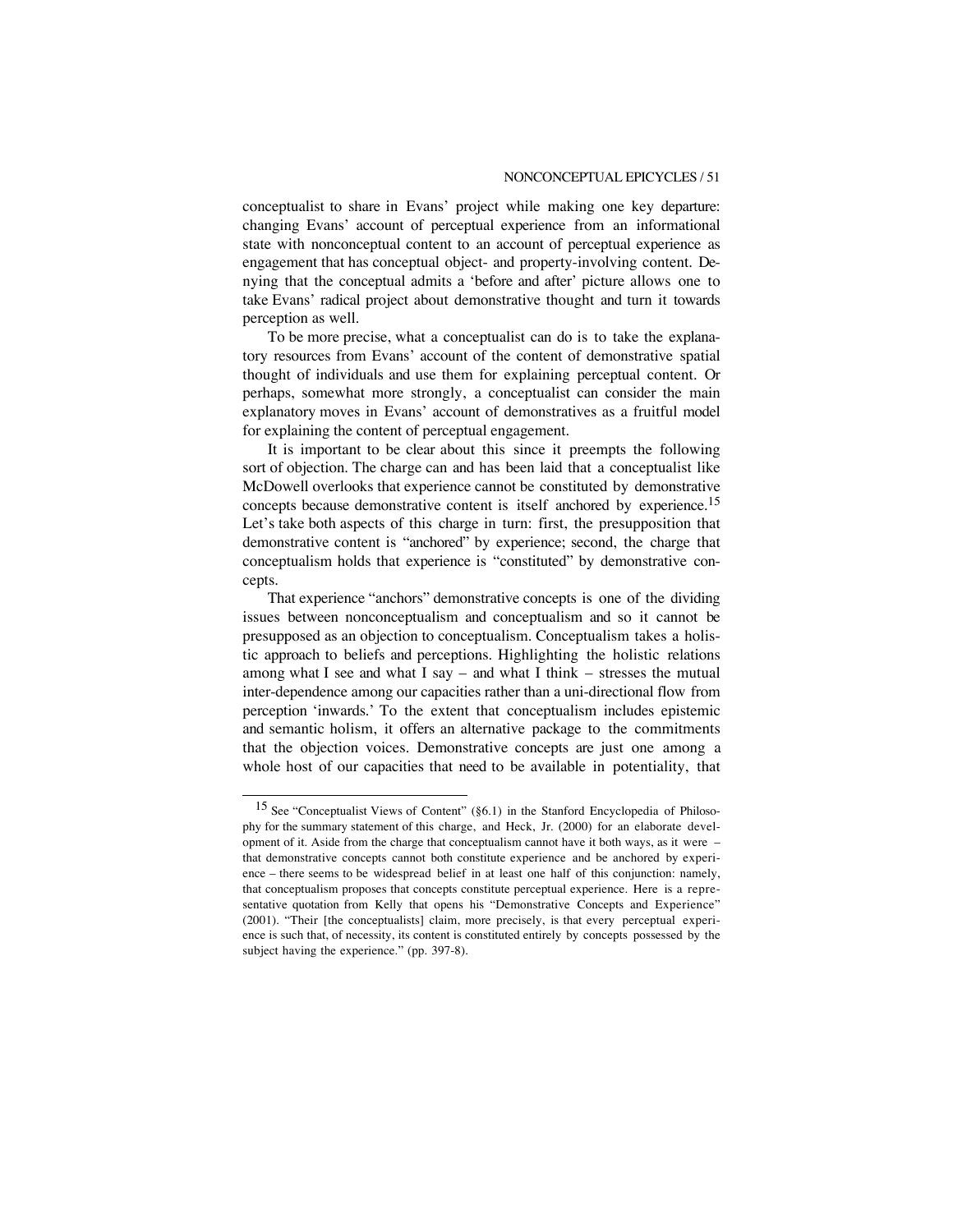might be standing ready or perhaps even activated as we perceive. To be sure, I can only say "Look at that blue" if both you and I are looking at the same poppy. But this does not require an explanation that posits that our shared understanding of the demonstrative 'that blue' is *based on or anchored by* our perceptions. Rather, our perceptions have a special role (epistemic in part, if you will) insofar as they engage us with our surroundings – but they can only be perceptions of objects and properties to the extent that they involve individuating understanding of properties and objects. Though he allowed his holistic account to stray into coherentism, Sellars had a wonderful way of putting this point:

The metaphor of "foundation" is misleading in that it keeps us from seeing that if there is a logical dimension in which other empirical propositions rest on observation reports, there is another logical dimension in which the latter rest on the former.

*Above all*, the picture is misleading because of its static character. One seems forced to choose between the picture of an elephant which rests on a tortoise (What supports the tortoise?) and the picture of a great Hegelian serpent of knowledge with its tail in its mouth (Where does it all begin?). Neither will do. For empirical knowledge, like its sophisticated extension, science, is rational, not because it has a *foundation* but because it is a self-correcting enterprise which can put *any* claim in jeopardy, though not *all* at once. (Sellars, 1997, pp.78-79.)

Secondly, nothing in my account suggests that demonstrative concepts "constitute" perceptual experience. Indeed, my aim is to make clear the conceptualist alternative. That is part of the point of presenting Evans' approach in detail. Recall that Evans' suggests that concepts are capacities and that singular thought is a "complex" of capacities. Such capacities are conceptual insofar as they satisfy certain fairly exacting requirements. To suggest all this is to propose that singular thought is conceptual insofar as it is a "complex' of capacities that satisfies the specified requirements. A range of capacities is both activated and standing in the wings as I see with marvel what I could express by saying "that poppy is true blue!" It is crucial to such capacities that they allow recombination along both the referential and attributive dimensions respectively – so that while I am looking at the poppy, I might also recall the red and yellow and orange *poppies* I have seen, or wonder whether *this blue* is really as true as the blue of my delphinium. But it is important not to confuse the two conceptualist claims that (i) I can only express what I see by using demonstrative concepts like "that blue," and that (ii) such demonstrative contents can be used as models for explaining perceptual content; with the altogether different claim that demonstrative concepts *constitute* perceptual contents. It is not conceptualism that suggests that concepts literally constitute perceptual contents (whatever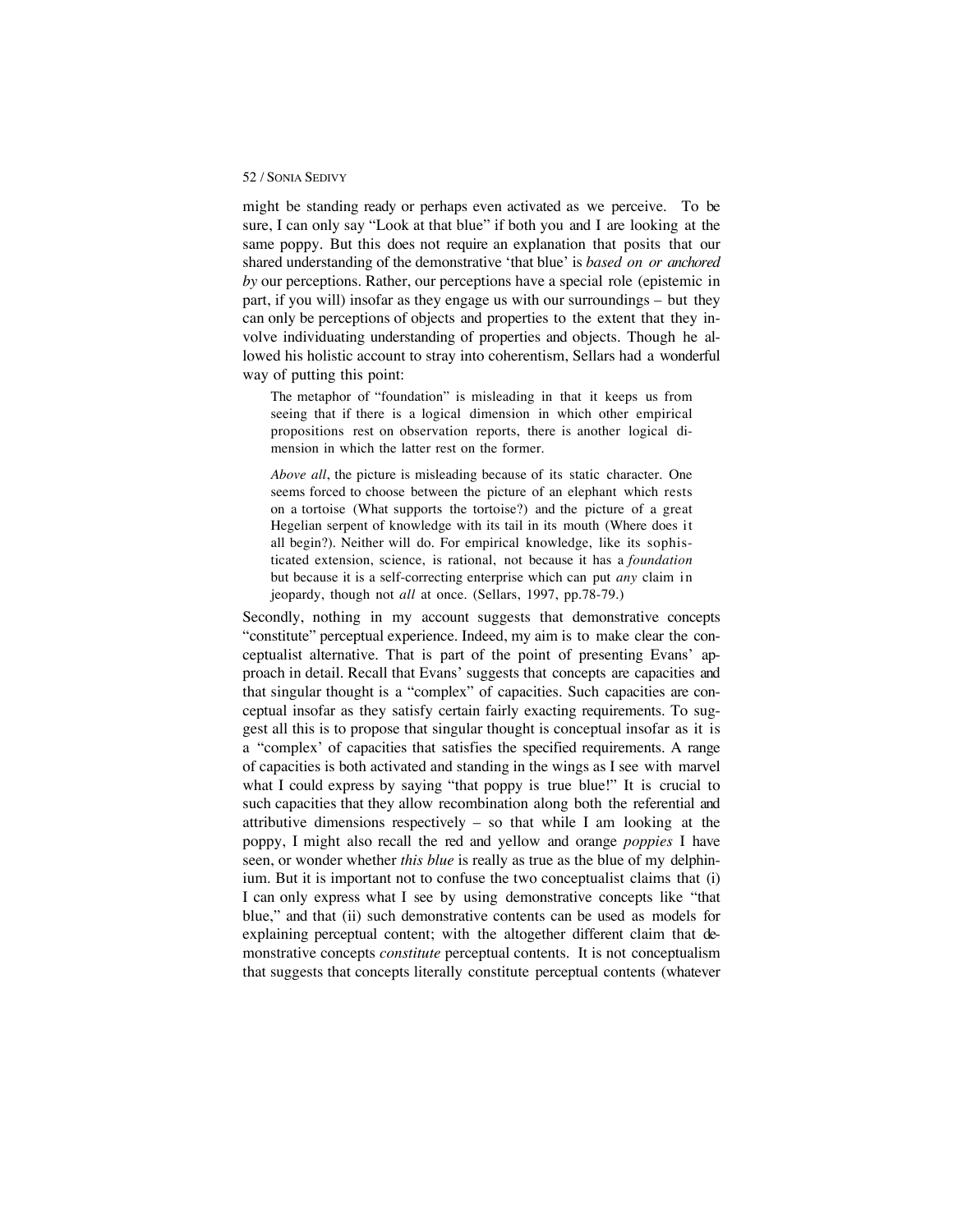that might be). Explanations of linguistic content can stand as models for accounts of other kinds of mental contents without any implication that linguistic contents constitute those kinds of contents. There is good reason why we have detailed analyses of different kinds of linguistic contents. Language is a good – readily and publicly available – place to start. But once we have such analyses, we can help ourselves to the theoretical resources they offer in understanding contents that might seem a little more elusive – like the contents of our thoughts, wishes, fears and perceptions. To use an explanatory model is not to constitute what one is explaining out of the model.

In short, a conceptualist approach like mine offers an alternative to the view that demonstrative content is "anchored by" experience; and in no sense implies that experience is "constituted" by demonstrative concepts. If I want to express what I see, I need to use demonstrative concepts such as "that blue." This is not to claim that demonstrative concepts "constitute" perceptual experience.

To conclude, here at last is the view of perception that Evans makes available. Like demonstrative thought, perceptual experience has 'sense' and 'reference': an objective reference and a sense that is egocentric in part. To say this is to identify a kind of conceptual content or a range of conceptual capacities. These capacities come together in our perceptual experience of spatial objects – or as I would prefer to say, in our perceptual engagement with spatial objects. When one perceives an object, one has individuating understanding of the object's location in space, both relative to one's own capacities for action and in relation to other objects. Active engagement with objects yields such understanding because one's awareness of oneself as an individual in space among others and one's perception of other individuals entail one another.

Now it is my turn to ask: why would not all this be true of our perception of the properties of these objects and not just of the objects themselves?

Objects and properties do not come apart. Properties are spatial particulars – that belong to kinds that are not tied to this or that object – whereas objects are spatial particulars that have a range of various properties. This is the difference between properties and objects captured in Evans' Generality Constraint. But it is not a difference that renders Evans' account of spatial thought of objects inapplicable to determinate, spatially located properties. I will elaborate shortly.

But first it is important to emphasize that my point throughout this section is *not* to suggest that *all* we need for explaining perception is to be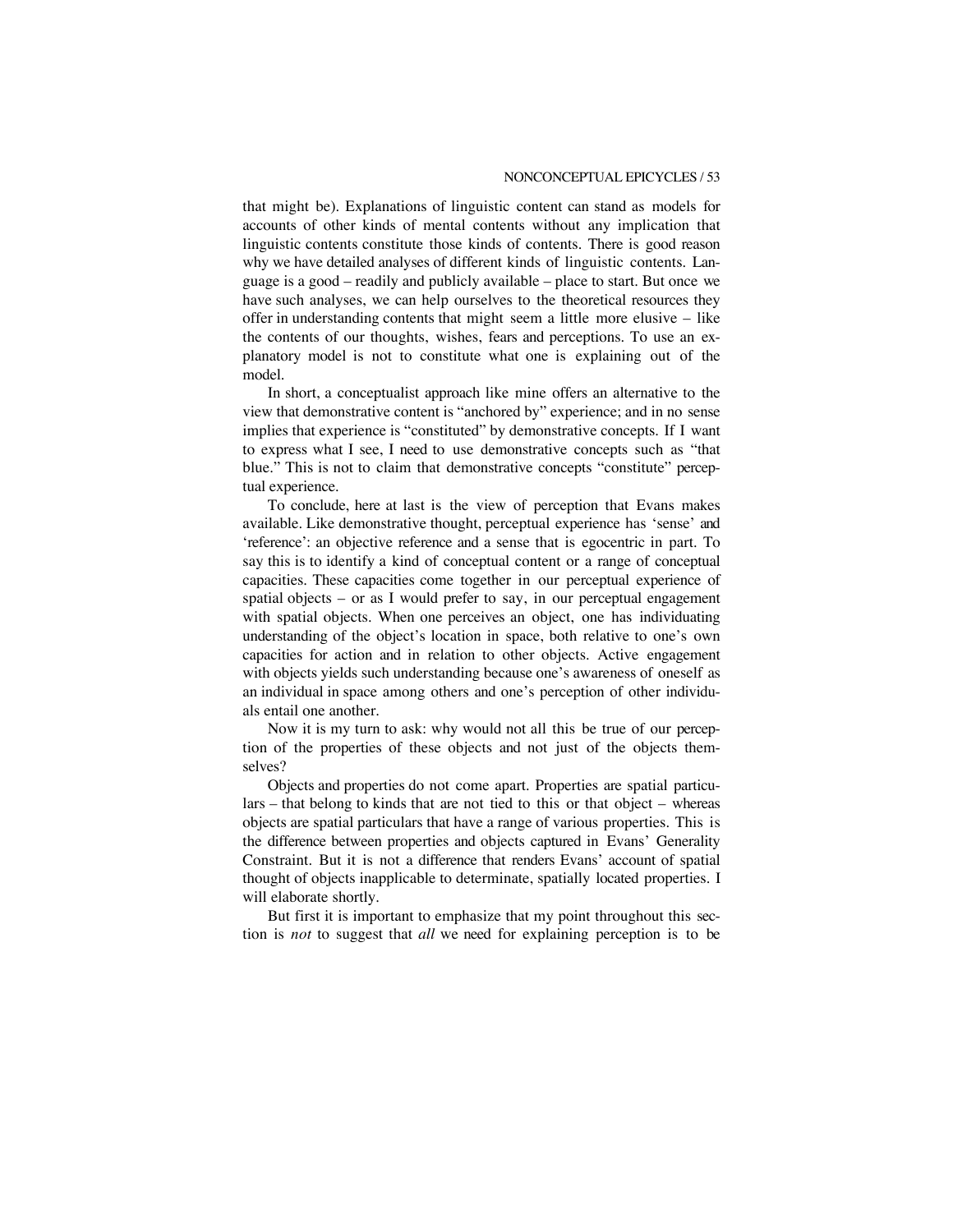found in Evans' *Varieties of Reference*. The point is to show that Evans opens up a fruitful avenue for further research. The point is to show that there is something quite precise and explanatorily adequate at work in the conceptualist likening of perceptual content and demonstrative content. Consider the conceptualist suggestion that perceptual content is like demonstrative thought in both its referential and attributive functions, so that we can explain the conceptual yet determinate nature of a perceptual experience much like we would explain the demonstrative content "that is true blue." What such a conceptualist can have in mind  $-$  at the very least  $-$  is an account of spatial thought along the lines Evans makes available.

Suppose we do want to continue with Evans' approach a little further – in the clear understanding that conceptualists are not restricted only to Evans' account and invite others to join them in moving forward from this model. Since Evans focuses on the sort of understanding requisite for identifying an object, to extend his account to perception of properties, we need to modify his account of the understanding that a perceiver needs to have. A perceiver needs to have some understanding of what makes it the case that the property she perceives is a certain determinate instance out there at a unique position in space. (i) She needs to understand what it is for something to be x, happy or blue, for example. That is, she needs some understanding of the property at issue. (ii) She needs to be able to identify the instance spatially. Her capacity to identify the instance spatially must be recombinatory – it must involve grasping that the property "is not tied to this or that" individual. That is, she must in some sense grasp that there are other instances in order to grasp at all that what she sees is a property – just as, according to Evans, she must grasp that the object she sees might have other properties in order to grasp at all that it is an object she sees.

Consider my perceptual experience of a blue poppy. If I have some understanding of color, and if I can identify that blue of the poppy spatially, then I have a perceptual grasp of that determinate instance that distinguishes it from all others. Moreover, if Evans' account of spatial identification is on track, my perceptual experience – which I could express by saying "that blue" – would have an objective reference with a partly egocentric sense.

Objects and properties do not come apart. This may seem a trivial point but are we sure we recognize it in all its forms and implications? Evans' account of the recombinatory nature of conceptual capacities makes this point. A recombinatory grasp of an object entails that the object might have a range of properties – it might have properties in addition to those currently perceivable. To identify myself as a spatial individual among others is to identify myself as having a range of properties. The same holds for other spatio-temporal objects I identify. Evans is pointing out a complex of capacities that must involve identification of properties *insofar as it is identi-*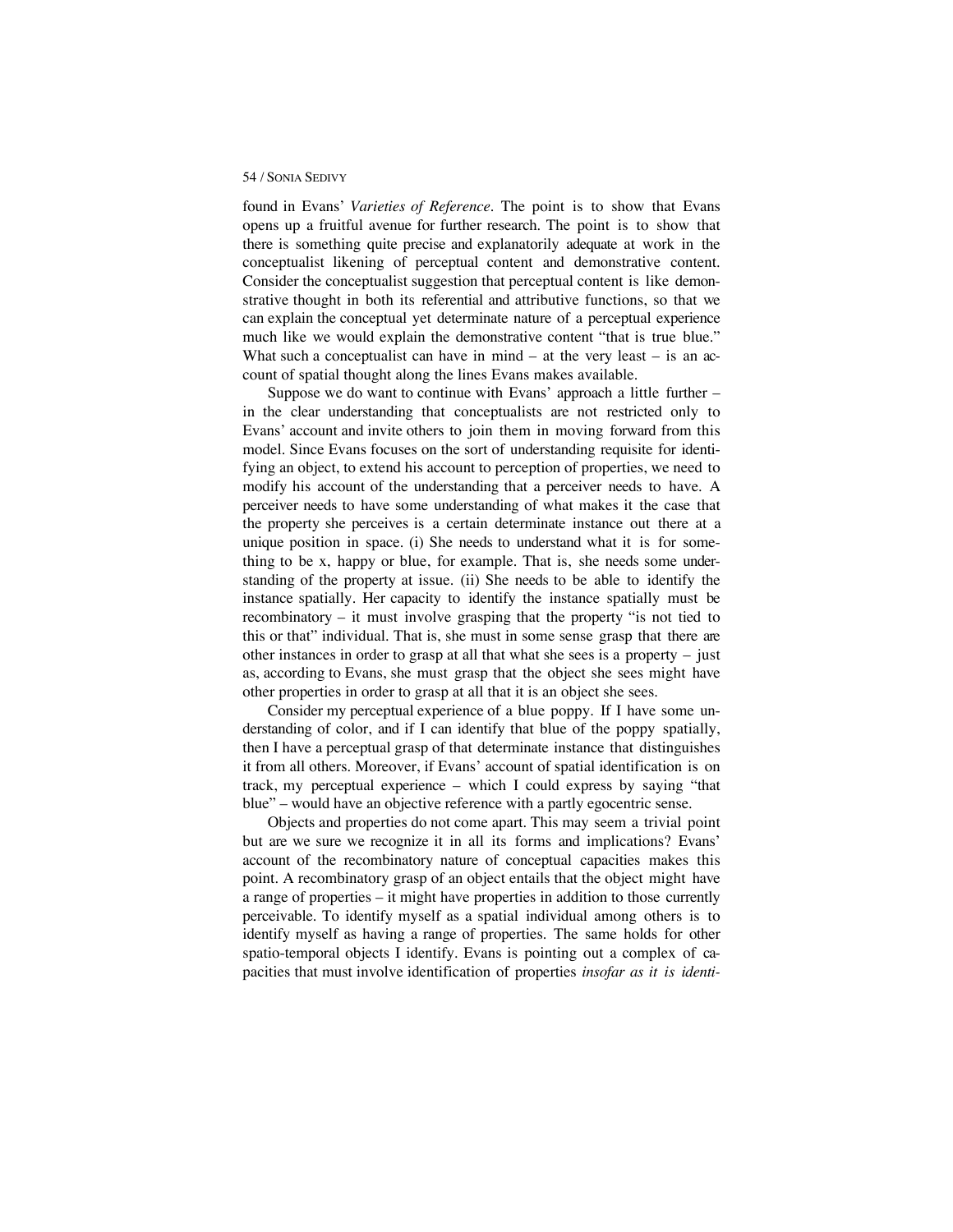*fication of objects.* Objects and properties do not come apart in our identifications of objects and of ourselves – *or it wouldn't be objects that we identify, ourselves among others, in a mutually constitutive package*. The mutually constitutive package that Evans explores, calling it identification of spatio-temporal objects, includes properties. There is no such package without them. Perhaps this entailment has been overlooked.

What distinguishes perception of properties from perception of objects, on Evans' outlook, is that perceiving a property includes grasping that other instances might be tied to other objects, whereas perceiving an object includes grasping that this particular might have other properties. This is the repeatability of properties. It shows up in the recent dictum among theorists of mind that insofar as I can identify a property, I can also re-identify it. More precisely, grasping repeatability requires being able to identify the same determinate property if it recurs or recognizing similar instances. Does perceptual engagement satisfy this condition? That is, does my account of perception as perceptual engagement have the resources to satisfy this requirement? When we focus on repeatability and hence the potential for reidentification, we come across a problem for understanding perception that is not just posed by one's outlook so that on a different outlook it does not seem problematic at all.<sup>16</sup> It is a challenge for all concerned.

# **4 Engagement and Re-Identification: What Makes Perceptual Engagement Conceptual if Not Persistence?**

A genuine problem that requires that we all – conceptualists and nonconceptualists alike – fine-tune our understanding of conceptual capacities is the so-called re-identification problem. The problem is that it is possible to raise cases where it seems that a subject can identify something that she is later unable to re-identify. The cases are of two sorts. First, there are cases where a subject can make certain pair-wise discriminations – and in that sense, identify each member – yet fail to re-identify either member taken singly. Secondly, there are cases where a subject will fail to re-identify one item across many trials on a better than chance basis. These sorts of cases are taken to show that our discriminatory capacity outruns our capacity to re-identify. Insofar as it is a hallmark of conceptual capacities that conceptual identification entails re-identification, such cases are taken to show that

 <sup>16</sup> Yes, I am suggesting that many of the problem cases raised by nonconceptualists - such as illusions, belief encapsulation and geometrical shapes like diamonds – can be explained quite readily from a conceptualist perspective. I regret that space does not permit offering a conceptualist account of each of these sorts of cases here.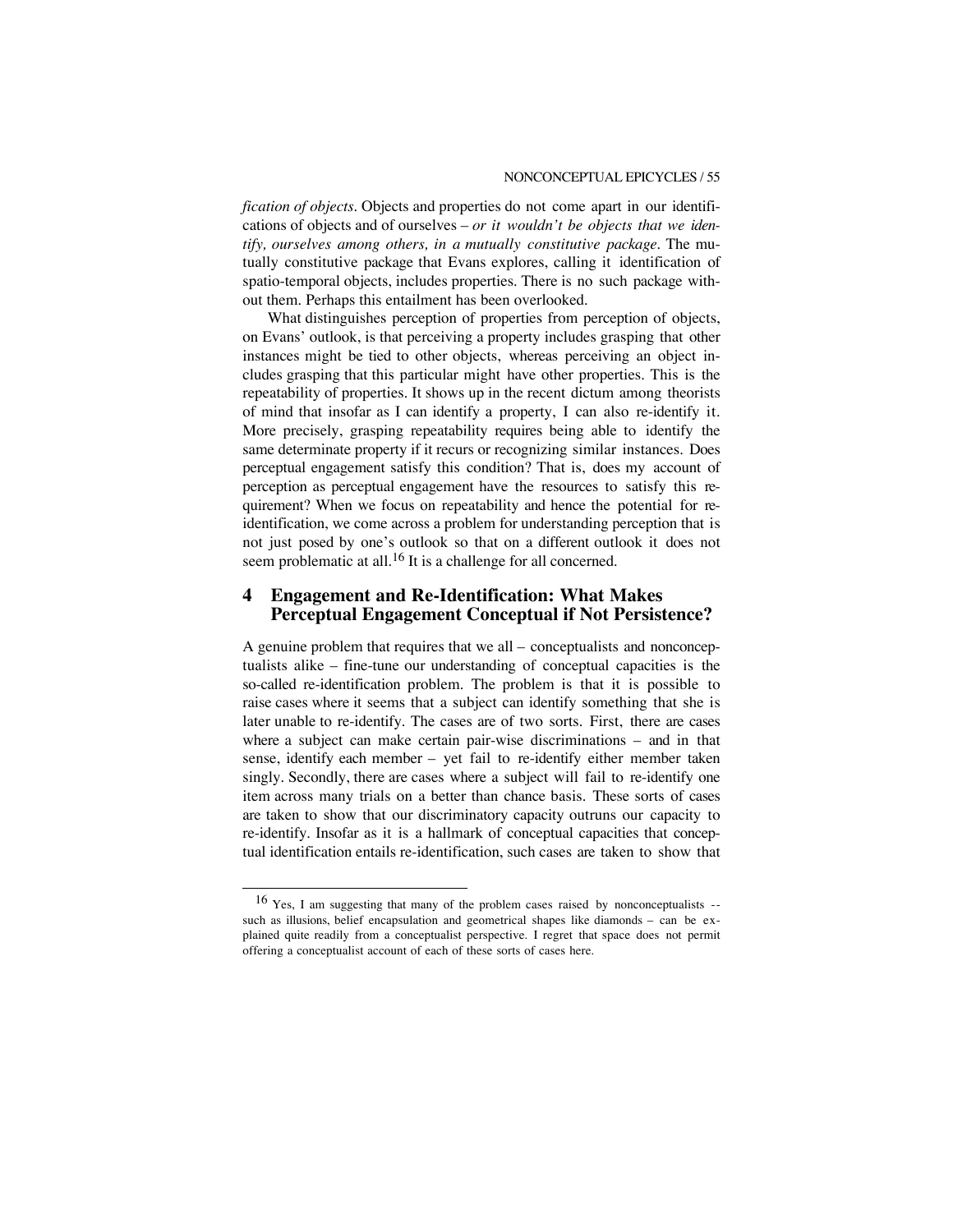we can perceive more than we can identify conceptually (in a way that supports re-identification). Some of our perception at least, it is claimed, is a nonconceptual discriminatory capacity that "outruns" our conceptual capacities.

What is at issue is a coupling of the idea of conceptual thought and the capacity for re-identification. There might be different motivations for believing that conceptual thought involves the capacity to identify its objects or properties and that this must involve the capacity to re-identify those objects or properties. But there seems to be agreement on the condition itself. Here are Diana Raffman's unequivocal statements from her influential paper, "On the Persistence of Phenomenology": "if we can identify something whenever we encounter it, then *ipso facto* we can re-identify it" (p. 301), "you can recognize only what you can remember" (p.295). To some, these points seem almost truistic. They are, in any case, common ground between conceptualists and many nonconceptualists.

The same thought is at the heart of Wittgenstein's investigations of the possibility of keeping a private diary. After all, keeping a diary or keeping track of something is identifying it and re-identifying it. Since this a locus classicus for the re-identification condition, let's consider it briefly. Wittgenstein's discussion highlights that there are circumstances in which I cannot make the distinction between it seeming to me that I am keeping track correctly and keeping track correctly: "whatever is going to seem right to me is right." If I cannot make this distinction, "that only means that here we cannot talk about 'right'." (1953, §258) The core idea is that in order to identify something, I must be able to make the distinction that the private diarist cannot. I fail insofar as "whatever is going to seem right to me [or to the diarist] is right." (§258) This insight has quite a few consequences. For example, it leads us to consider other kinds of circumstances and cases where someone might not be in a position to make the distinction between it seeming to her that she is identifying correctly and identifying correctly.

One such case that Wittgenstein raises is thought or identification involving a sample. Here one might ask, is sheer possession of the sample – isolating possession from any other factors that might be relevant, such as context, etc. – sufficient for identifying (and hence re-identifying) the sample? The private diarist case indicates one condition that we need to consider. Does sheer possession of a sample *allow one to make the distinction that the private diarist cannot*? Let's say I have a certain sample today and then I have the same sample again tomorrow. Is that sufficient for me to have resources for making a distinction between it seeming to me that I am keeping track correctly and keeping track correctly? No, whatever is going to seem right to me is right. In considering the private diarist, Wittgenstein suggests that the problem is that the diarist lacks independent criteria of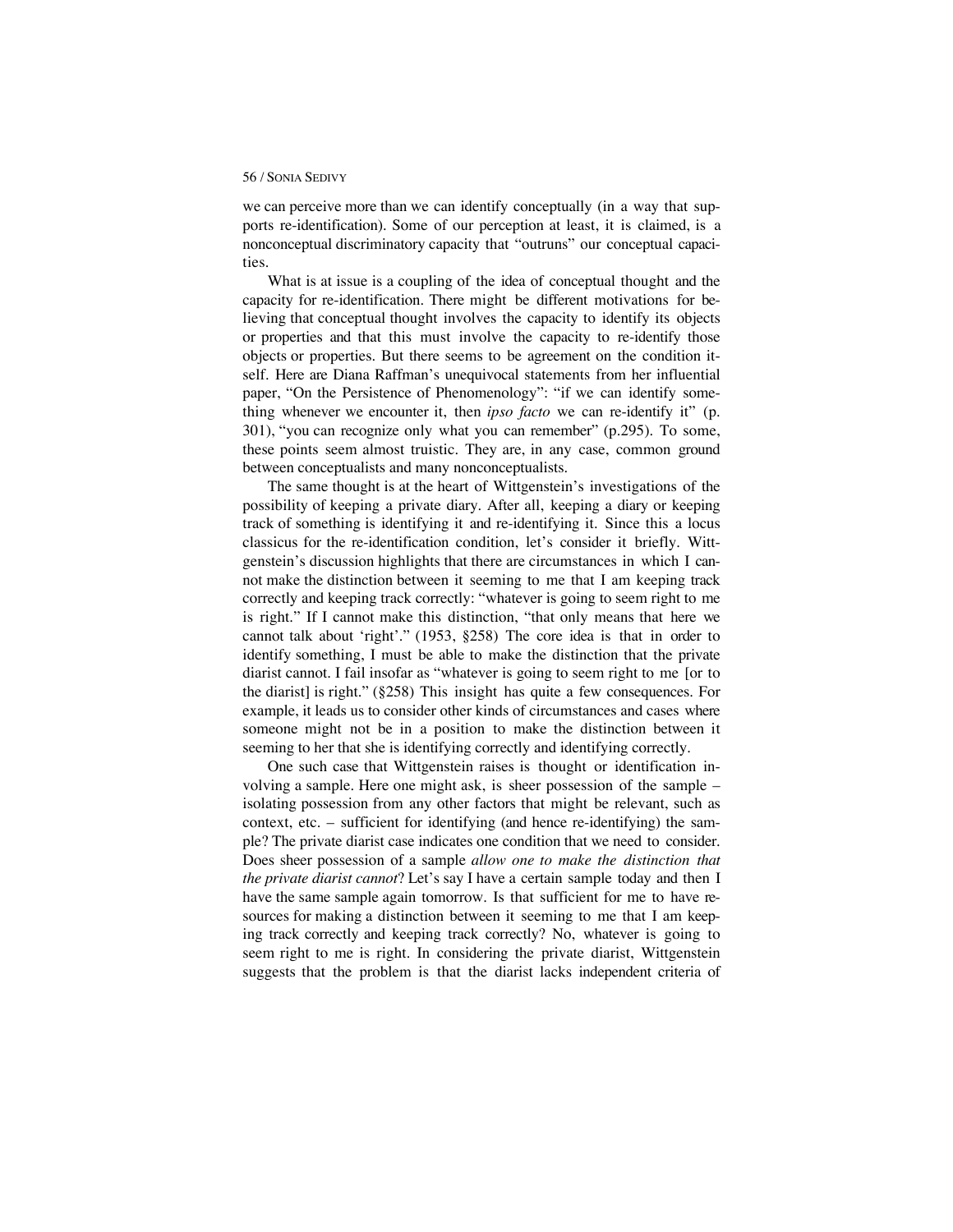correctness (to which she is responsive). This lack also characterizes cases of sheer possession of a sample.

Wittgenstein's interweaving discussions of different kinds of thoughts alerts us to the fact that different kinds of thoughts involve identification – for example, thoughts that involve a sample as well as thoughts that do not – so that we need to be alert to differences in the way various kinds of thoughts or identifications might satisfy the need for independent criteria of identity. His investigations also lead us to consider how the world might help us out, different aspects of the world helping out more or less in different sorts of cases to provide independent criteria of correctness to which we can be responsive.

Demonstrative thought and  $-$  if I am on the right track, perceptual engagement – are examples of kinds of thoughts that involve samples. If sheer possession of a sample will not suffice for re-identification, what more is required?

When we turn to contemporary debates about demonstrative concepts, perception, and re-identification, we find imagery of distance and persistence. The first image suggests that conceptual thought is characterized by a necessary distance between us and what we identify. This was Evans' idea as well: the recombinatory nature of conceptual capacities allows for an alternative to the sort of tight coupling between complex animals and habitats. We might image this as a distancing that gives us some independence from our environments, allowing our thoughts to range over more than is present to us. Wittgenstein's *locus classicus* concerning the relationship between identification and re-identification adds another way to think about what is at issue in the distance metaphor. What some measure of 'distance' (or uncoupling) secures against is that "whatever will seem to me to be right, will be right." Distance is required in the sense that it allows for a distinction between it seeming to me that I am identifying correctly and identifying correctly.

Imagery of persistence seems to be making the same suggestion as well. Being able to keep a sample in mind so that it persists when it is not present also 'de-couples' our thoughts from their context, extending their range, thereby freeing us from our contexts and empowering us, in contrast to the coupling of animals and their contexts.

But it should be clear that my approach goes against the persistence imagery. Approaching perception as perceptual engagement entails that perceptual content does not persist. If perceptual richness is correctly understood as engagement with determinate properties and individuals (under perceptual modes of presentation, of course), then such perceptual content does not persist. I have argued that we do not *retain* determinate detail. I have also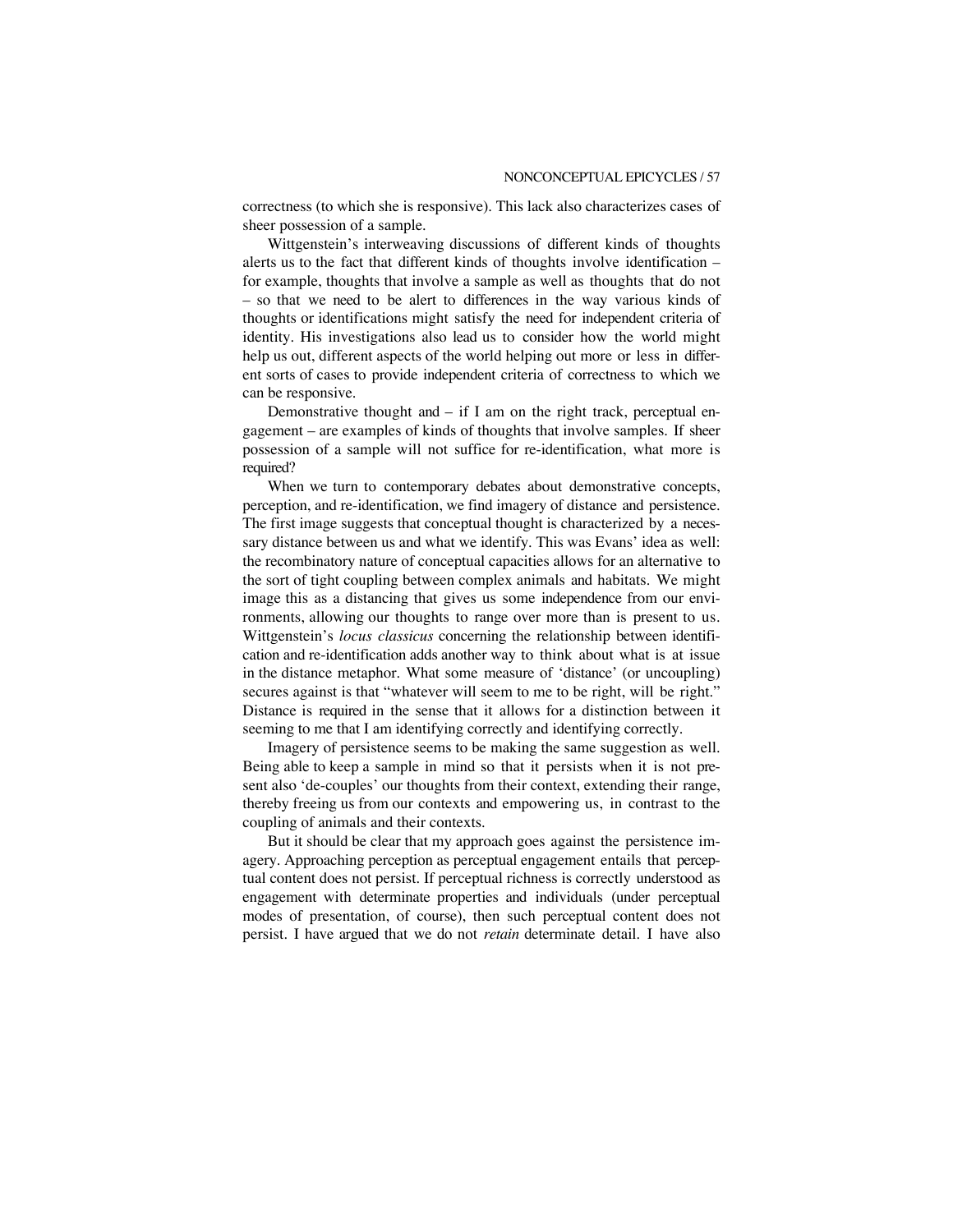argued that there is good reason for this phenomenological datum. Insofar as perception is perceptual engagement, when we are no longer engaged with a determinate instance of a property, we cannot represent it with matching determinacy because the determinacy is the determinacy of the sample – under our perceptual modes of presentation to be sure.

Noting that perceptual engagement fails the 'persistence condition' seems to make our question more pressing: if perception is perceptual engagement, does it satisfy the conditions for conceptual thought and what sort of re-identification does it allow? This is the question that came up at the end of examining Evans' work, now filled-out by considerations from a different avenue of argumentation. I suggest that the problem cases raised by nonconceptualists lead us towards the answer, though not the nonconceptualist answer.

Nonconceptualists ask us to examine situations where we can make a pairwise discrimination but where we cannot reliably or consistently reidentify either of the stimuli taken singly. The cases can be actual empirical experiments or thought experiments. The experimental scenarios might concern perceptual stimuli such as color patches that we can barely discriminate or perhaps actual individual objects or items like paint chips. Let's start with the richer case where items or objects are at issue. Sean Dorrance Kelly asks us to imagine a subject distinguishing between a square and a triangle consistently. We are to imagine that the same subject is subsequently shown the same triangle ten times. The result of this thought experiment is that there is no reason to suppose that the subject could identify what he is shown as the same triangle better than chance – more than five times out of ten. Alternatively, we are to imagine a subject who can discriminate between two colour samples of very similar colors (shades of green). When the subject is presented ten times with one of those color chips "It is perfectly conceivable that the subject might not be able to re-identify this shade consistently." "It's perfectly conceivable, in other words, and there's nothing about the nature of *perception* to keep it from being true, that our capacity to discriminate colors exceeds our capacity to re-identify the colors discriminated" (Kelly, 2001, p. 411).

I do not contest that I can imagine what I am being asked to imagine. Rather, the problem is that I can imagine too much else along these lines. And this helps us identify what is amiss. These sorts of cases generalize in a way that extends the nonconceptualist conclusion to absurdity, making us think about what is going wrong in such cases.

A year ago I was so struck by the beauty of a square pottery plate that I succumbed to the temptation to buy an extra one for myself, in addition to buying a barely discriminable one as a wedding present. The square of pottery is glazed in a deep yet vivid shade of red with a single curving blaze of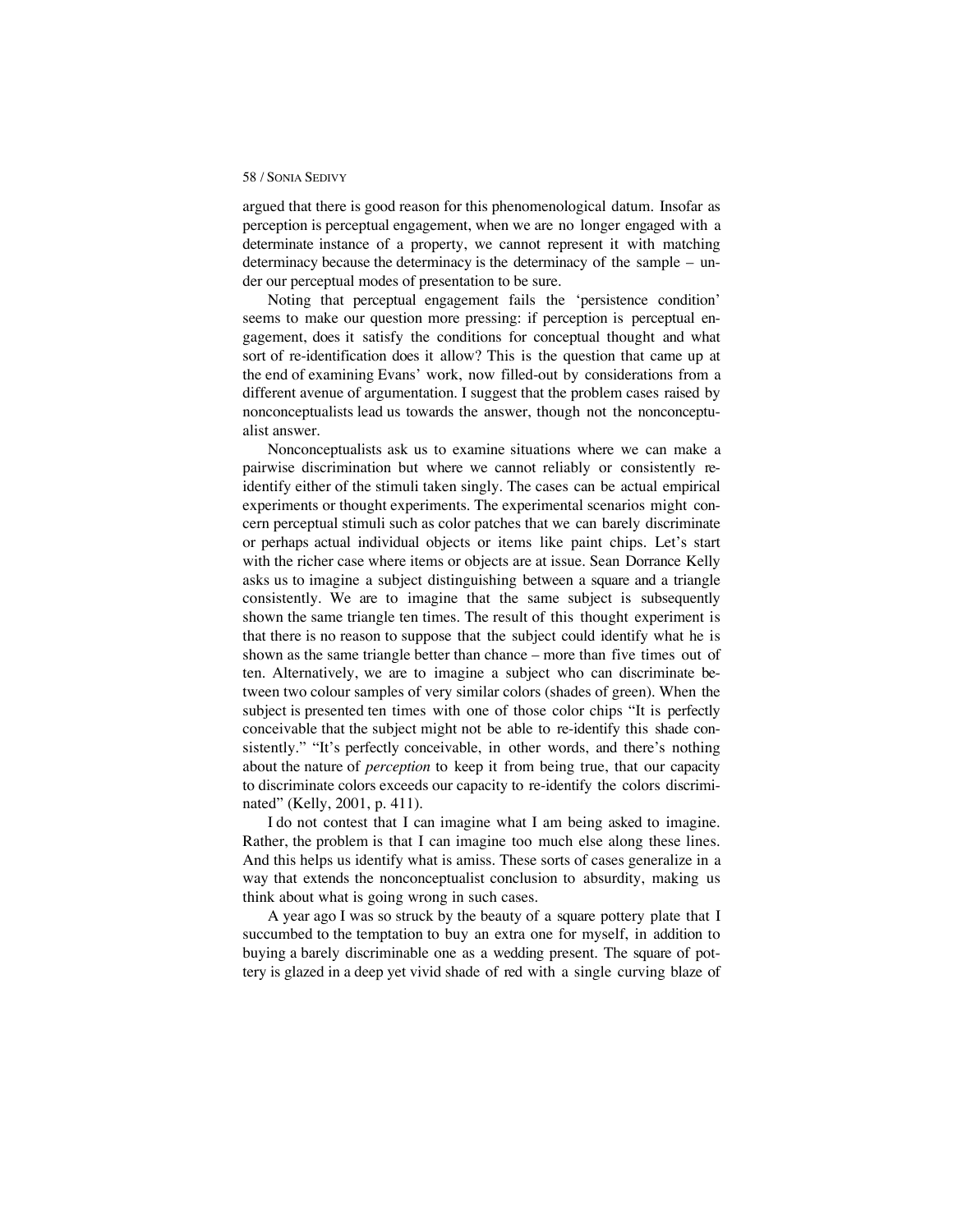## NONCONCEPTUAL EPICYCLES / 59

mid blue off to one side. I could barely discriminate among the stack of such platters, but enough at any rate to pick one for myself and one for my friend – with the help of the patient shop owner who obligingly held up pairs for me to choose between. Since that day this square field of vibrant red with a blue slash sits on a bookcase in my dining room and I walk past it several times every day. We are in the domain of a thousand or more such encounters by now. There is no doubt that I re-identify the platter correctly several times a day. Yet I can also imagine that I would fail the re-identification test as it is presented in discussions such as the one I cited above. Actually, I am quite sure that I would fail. Present me ten (or more times) with the same platter and only that platter outside of any context and I would not reidentify it better than chance. I couldn't be sure whether I was seeing the same platter and I would take one stab after another at identifying it.

Once these sorts of discrimination cases set me thinking about my square of red pottery, I couldn't help but think about the intricately patterned multi-color Persian carpet in my living room next door. While the pottery square is stunning in its simplicity, the adjacent carpet is striking in its intricacy. Spanning ten years, my encounters with the carpet are well into many thousands. Yet if I was presented with it, just by itself over and over again, could I consistently re-identify it? I do not think so. And this holds true for all the individual objects in my house.

What is going wrong here? Do these cases suggest that *all* perceptual content – of all individuals as well as properties – is nonconceptual in the sense that it fails the "re-identification condition"? Some might hold this position, but most nonconceptual content theorists would not for very good reasons (that one might mischievously dub epistemic). If it does not make good theoretical sense to suggest that all perceptual identification of objects is nonconceptual and fails the re-identification condition, what has gone wrong? And what can we learn from it?

When I consider any individual object with which I am intimately acquainted, I find that I could not consistently re-identify it in the sort of scenario that the discrimination trials use. The reason is that in the imagined kind of scenario, it is not possible for me to make a distinction between it seeming to me that I am identifying (or re-identifying) the platter correctly and re-identifying it correctly. I cannot make that distinction all by myself in a completely decontextualized scenario.

What the discrimination thought experiments and actual experiments show, in part, is that identification is not a decontextualized isolatable capacity. That is not how identification works. Should this come as a surprise? What if we think about Evans' work on the capacities involved in the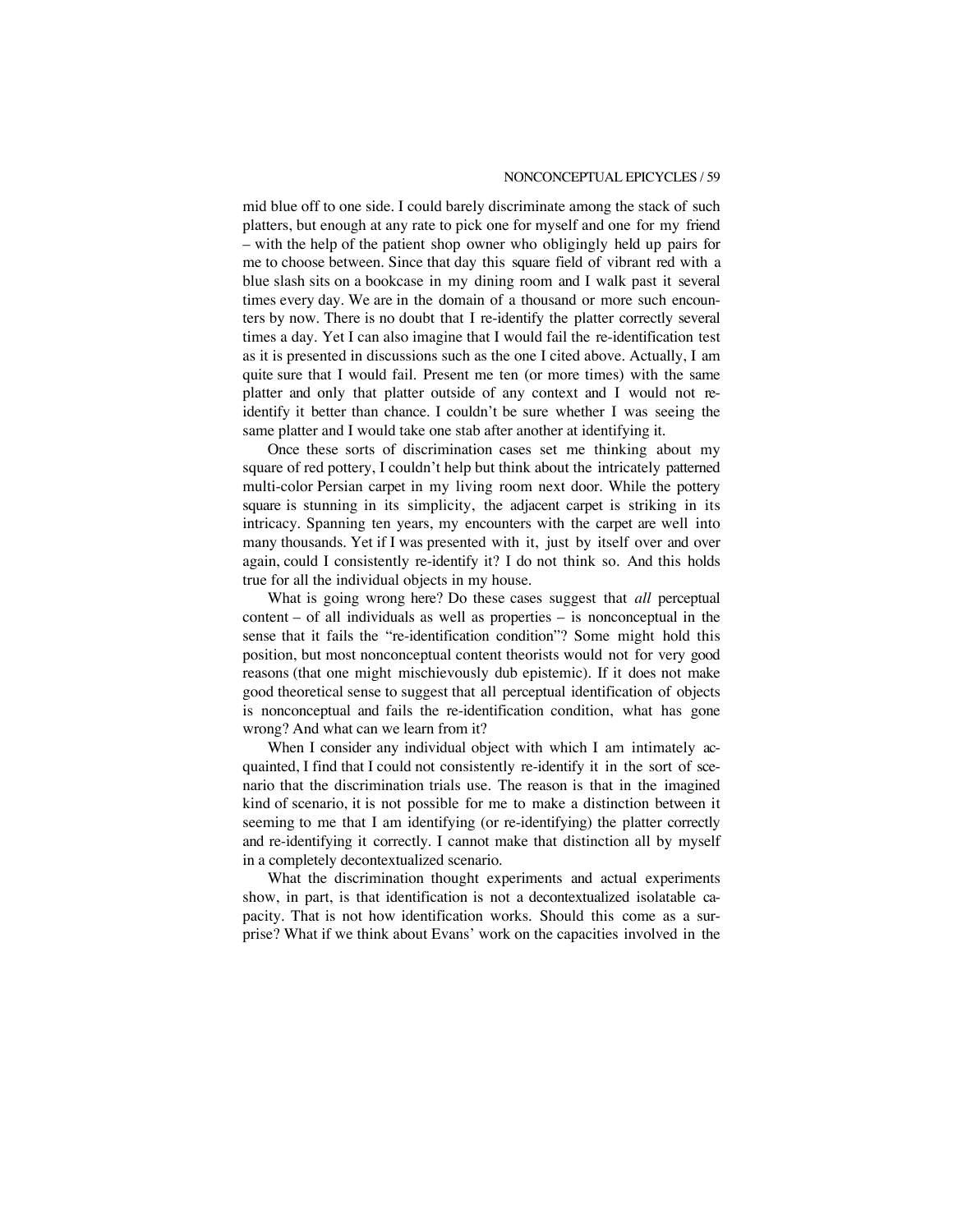identification of spatial particulars? What he points to is a "complex" of capacities that includes an understanding of the sort of object at issue, which is, at the very least an understanding of it as an occupant (that might have a variety of properties) in space in relation both to myself and to other objects. I can identify my red platter consistently because walking through my dining room I have access to a lot of facts about it that help me out – such as that we are both in my dining room. If you decontextualize both me and the object, so that I have no understanding I can draw on to help identify the object, then even if it is a beloved object with which I have often been engaged, there is no reason to suppose that I can identify it better than chance. What, in such a condition, can allow me to answer the following question: Is this the platter I was just shown or another one barely distinguishable from it? There is no answer I can give to this question. But if you put the platter on my bookshelf, the worldly facts with which I engage can help me out. That is, I can use them to help myself given all the understanding that I can marshal.

I am suggesting that the discrimination scenarios would apply to all the ordinary spatio-temporal individual objects with which we engage perceptually – except the faces of human beings. There is much that we do not understand yet about facial recognition, but one of the facts that we know and that make it striking is that facial recognition survives decontextualized discrimination tests. We can recognize human faces out of context – that is, we can recognize them in very different and novel contexts where the sort of contextual understanding that we have is just as inapplicable or unhelpful as the no-context conditions that characterize discrimination trials. Faces are a fascinating limiting or exceptional case to identification of spatial particulars.

If this line of reasoning is correct, it indicates that discrimination trials do teach us something, but not what the nonconceptualist suggests. Such cases do not teach us that some identification, specifically identification of certain properties, is nonconceptual. This is because the cases extend far beyond the sorts of contents at which a nonconceptualist is aiming. Since such cases extend to all identification of spatial individuals – except human faces – this would render all perceptual identification nonconceptual. Rather these cases indicate just how rich conceptual identification is. Take away the context and the understanding that is integral to identification of spatiotemporal particulars, identification fails.

Since I am using my own experiences throughout this paper – contrary to the nonconceptualist charge that conceptualists are not motivated by the nature of perceptual experience and that "there does not seem to be any obvious phenomenological reason to hold such a [conceptualist] view," (Kelly,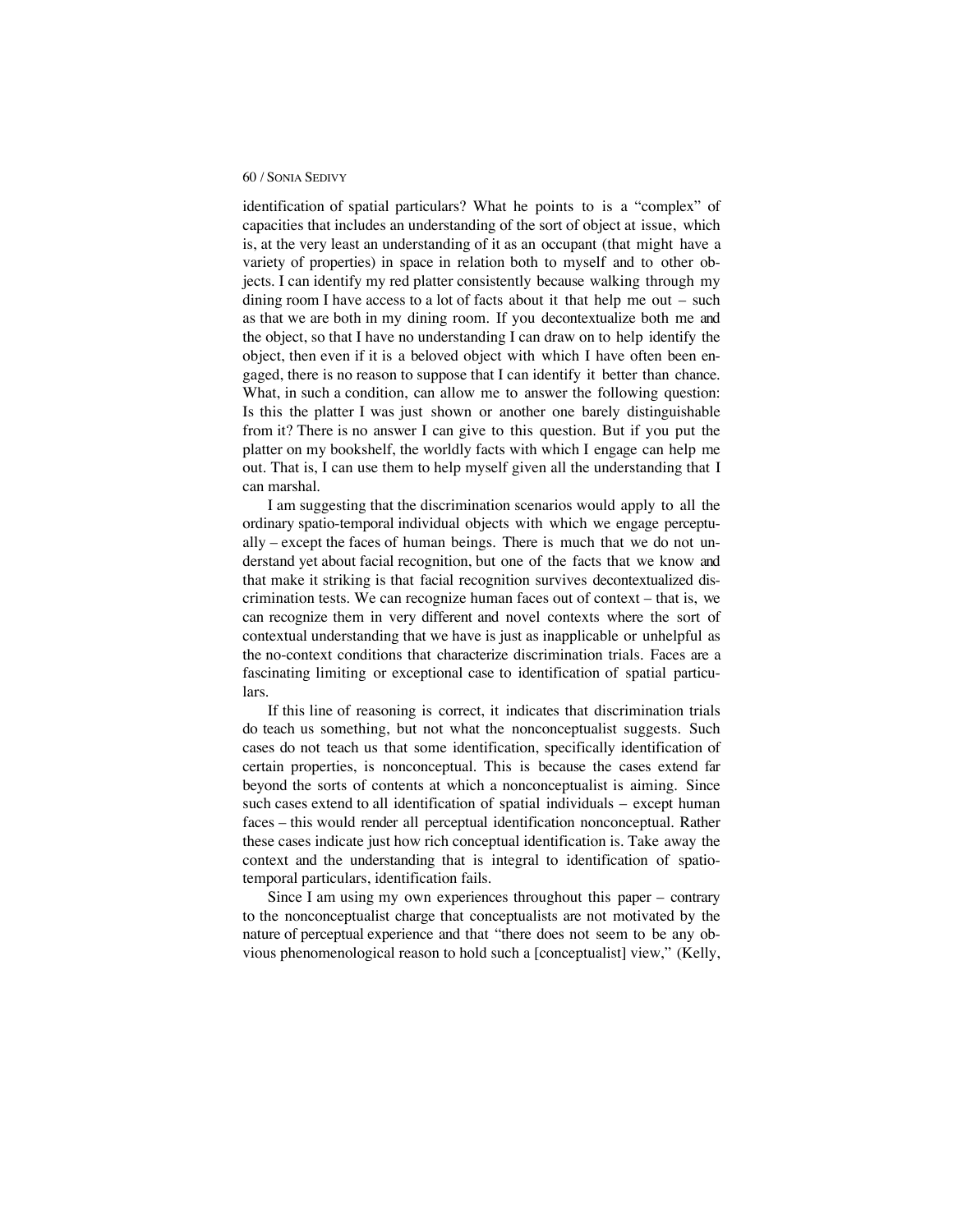2001, p.401)<sup>17</sup> – let me continue in what is not mere indulgence, to indicate how my exercises in phenomenology come together with my broader philosophical training. Once I started examining my own perceptual experiences of individual objects and their properties in light of the discrimination trials, I couldn't help but think of Wittgenstein's private diarist passage. The two scenarios – bare discrimination tests and private diary keeping – have something in common, after all. To be sure, a private diarist and a subject in a discrimination trial differ in that the former is trying to keep track of one of his own mental episodes whereas the latter is trying to keep track of a spatial object. Yet, the scenarios are similar in that they are both completely de-contextualized. Neither the diarist nor the discriminating subject has a context for their exercise, a context on which they might draw. The private diarist has no help from the world and neither does the discriminating subject (and the world includes persons, constitutively members of communities, but there is no need in this paper to belabor what the world is). Let me repeat – the private diarist has no help from the world and neither does the subject in discrimination trials. I am tempted to say that this similarity is important. Without intending to do so, framers of such experiments (whether they be real experiments or thought experiments) reduce the conditions of normal perception to a decontextualized setting where it should not be surprising that a subject cannot make a distinction between it seeming to her that she is keeping track and keeping track. Where a subject lacks the resources for making this distinction, we have no reason to imagine performance that is better than chance. Where performance is not better than chance, we cannot attribute understanding. On this last claim we all agree. Perhaps these sorts of trials should make us recall not only Wittgenstein but also J.J. Gibson (with whose work Evans was impressed and

<sup>&</sup>lt;sup>17</sup> Kelly goes on to assert that philosophers motivated by phenomenology are "typically" nonconceptualists and that conceptualists are not motivated by phenomenology. I mention this since it is not an a-typical attitude. It strikes me as a less than un-prejudicial characterization of the positions. "Indeed, those philosophers motivated by the phenomenology of perception clearly reject the idea ["that perceptual content is characterized by something conceptual"]. They typically think that the content of experience is in some way richer, more complicated, or more fine-grained than the content of thought, and therefore that perception ought not to be characterized in terms of the elements of thought at all. McDowell and Brewer are not motivated by the phenomenology of perception. Rather, they are motivated by a certain kind of *epistemological* concern." (pp.401-402)

Lest it seem that I am picking on Kelly's paper in particular, allow me to clarify that my quotations are also a compliment to the clarity of that paper.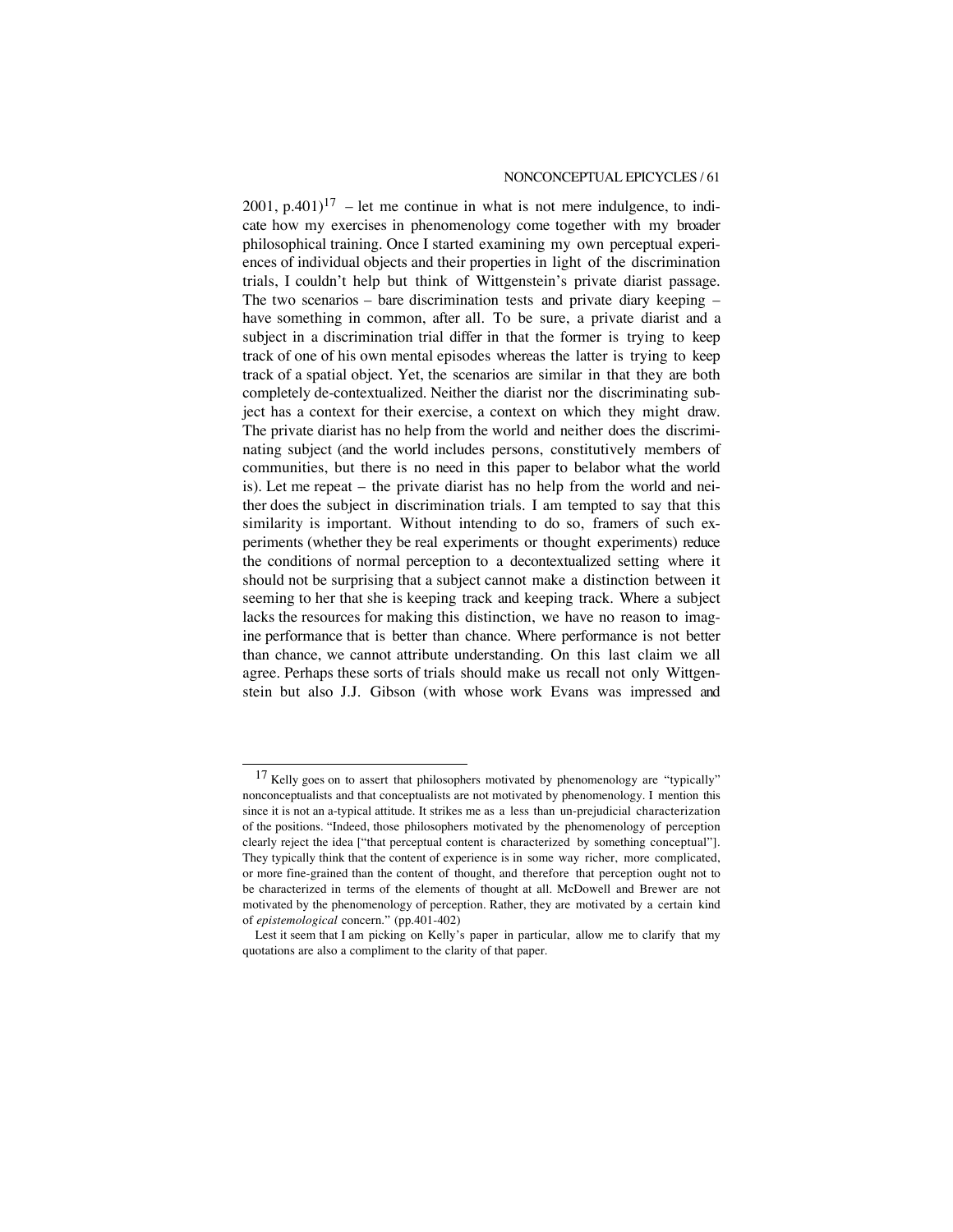whose notion of information he was using).<sup>18</sup> Recall Gibson's point that if we strap a subject into a chair, immobilizing all but her eyes, we cannot expect to learn much about perception. Similarly, if we decontextualize what the subject perceives, we cannot expect identification and we cannot expect to learn much about lived, real world perception.

So far, I have argued that 'sheer possession' of a sample (for example, in conditions that neutralize understanding, do not allow for independent criteria of correctness, etc.) is not sufficient for understanding. What more does perception require? I have suggested that one way to think about this is to ask: what more is needed to enable a person to make a distinction between it seeming to her that she is identifying correctly and identifying correctly? This is the sort of 'distance' from one's reactions or discriminations (however reliable they might be) that is needed for consistent identification that we would call conceptual. A detailed examination lies beyond the scope of this paper. But it is important to note that such a detailed examination would help elaborate our understanding of the capacities we call conceptual – capacities that are recombinatory along referential and predicative dimensions, that allow for re-identification, that require more than "whatever is going to seem right to me is right." In this paper, I have been focusing on the importance of one's spatio-temporal context (in the sense appropriate for persons, namely the world). I am suggesting that when it comes to perceptual engagement with spatio-temporal particulars (individuals and their determinate properties), the spatio-temporal context and our understanding of it supplies what we need.

Recall my suggestion that my capacity to re-identify my red pottery square makes use of the fact that we are both in my dining room. Evans' work can help us understand this. Evans insists that spatial identification involves the integration of egocentric and holistic mappings. The holistic mapping locates the red pottery square vis-à-vis other objects in my dining room (and locates my dining room vis-à-vis other rooms in my house, my house vis-à-vis others on my street, my street vis-à-vis others in Toronto, Toronto vis-à-vis other cities in Ontario, and so on.)

What if I visit my friend in Connecticut, and find myself struck by a red pottery square in her home? My understanding that I am on a farm in Connecticut would enable me to identify that pottery plate as not mine but the one I gave to her. Alternatively, I can also imagine failing to identify correctly – but only momentarily. Walking into her house I might be surprised to see my plate on her shelf – but I would immediately correct myself.

 <sup>18</sup> Evans begins his section, "The Informational System" by giving a Gibsonian characterization of the notion of information that refers the reader to Gibson's *The Senses Considered as Perceptual Systems* (1968).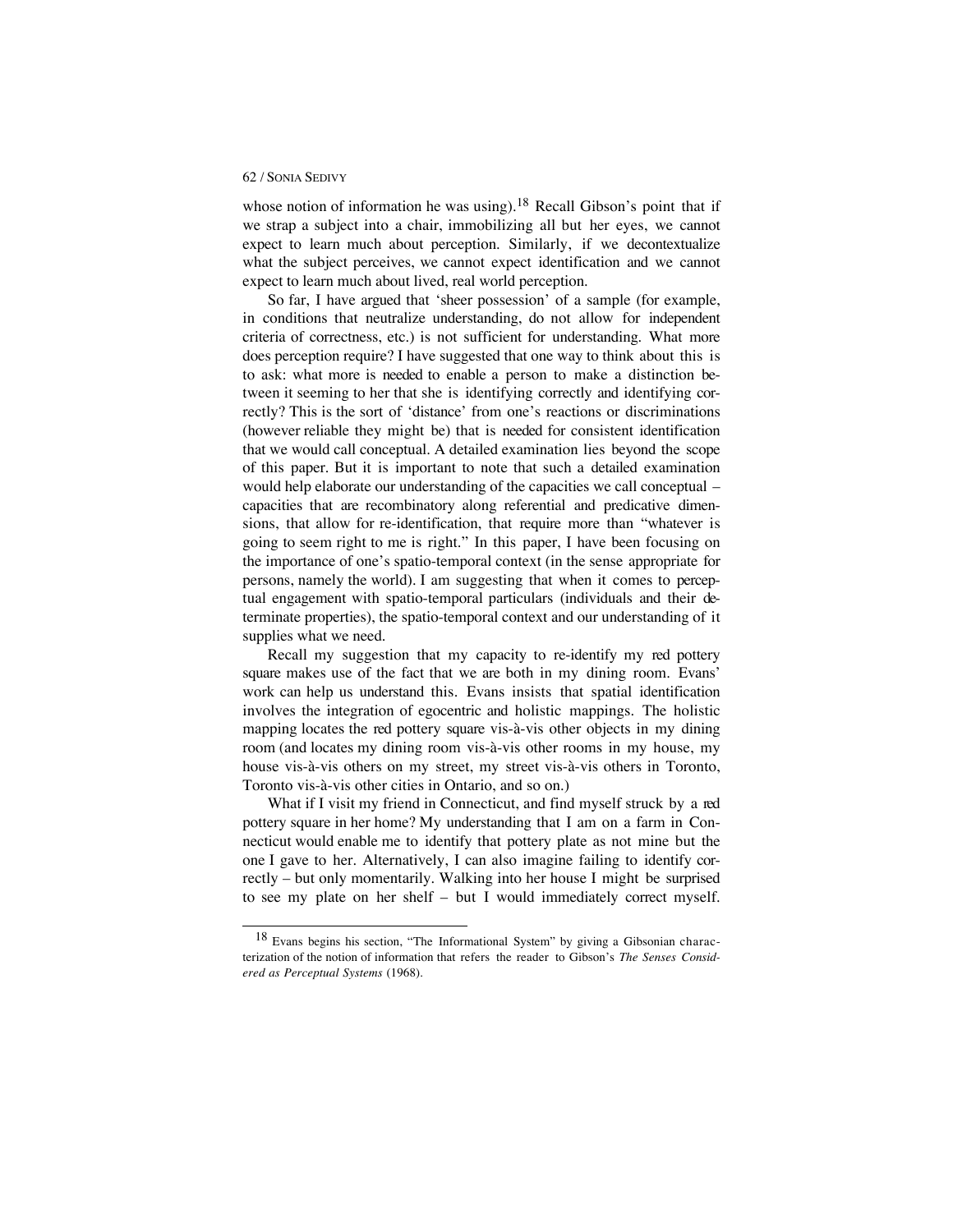Standing in her living room, after flying into LaGuardia and driving to her farm, I could make the distinction between it seeming to me that I am identifying my red plate and identifying my red plate. I would realize immediately that this is her plate and not mine.

This is the sort of competent perceptual re-identification of individuals and properties that we can expect. The question was: if perception is engagement as I have tried to suggest, can it satisfy the conditions on conceptual thought? Can it satisfy re-identification – imagined not in a decontextualized setting but in the sort of real-world settings that do not neutralize all understanding? Yes, it can.

What perceptual engagement does not do is to allow 'persistence' in the sense that I can continue to enjoy content of the same determinacy once I am no longer engaged with the individual or property. But the fact that it does not allow for the imagery of persistence does not render it non conceptual. Not all conceptual contents are the same. That is part of the point of detailing interesting varieties of conceptual contents. Perceptual contents satisfy the hallmark conditions on conceptual contents. They do not satisfy the idea that conceptual contents persist. They had better not or we would be disengaged from the world.

Our sense of just how wonderful perception is and our concern to understand our place in the world – our theory of mind, of world, of language and our epistemic concerns – can come together seamlessly when we allow ourselves to notice that we are perceptually engaged with the world.

## **References**

- Eilan, N., McCarthy, R., and Brewer, B., (Eds). 1993. *Spatial Representation, problems in philosophy and psychology*. Oxford: Oxford University Press.
- Evans, G. 1982. *Varieties of Reference*. Oxford: Clarendon Press.
- Gibson, J.J. 1968. *The Senses Considered as Perceptual Systems*. London: George Allen and Unwin.
- Haugeland, J. 1998. Mind Embodied and Embedded. In *Having Thought*. Cambridge, Mass: Harvard University Press, 207-237.
- Heck, Jr., R. G. 2000. Nonconceptual Content and the "Space of Reasons." *The Philosophical Review*, 109, 4: 483-523.
- Hurley, S.L. 1998. *Consciousness in Action*. Cambridge, Mass: Harvard University Press.
- Kelly, S.D. 2001. Demonstrative Concepts and Experience. *The Philosophical Review*, 110, 3: 397-420.